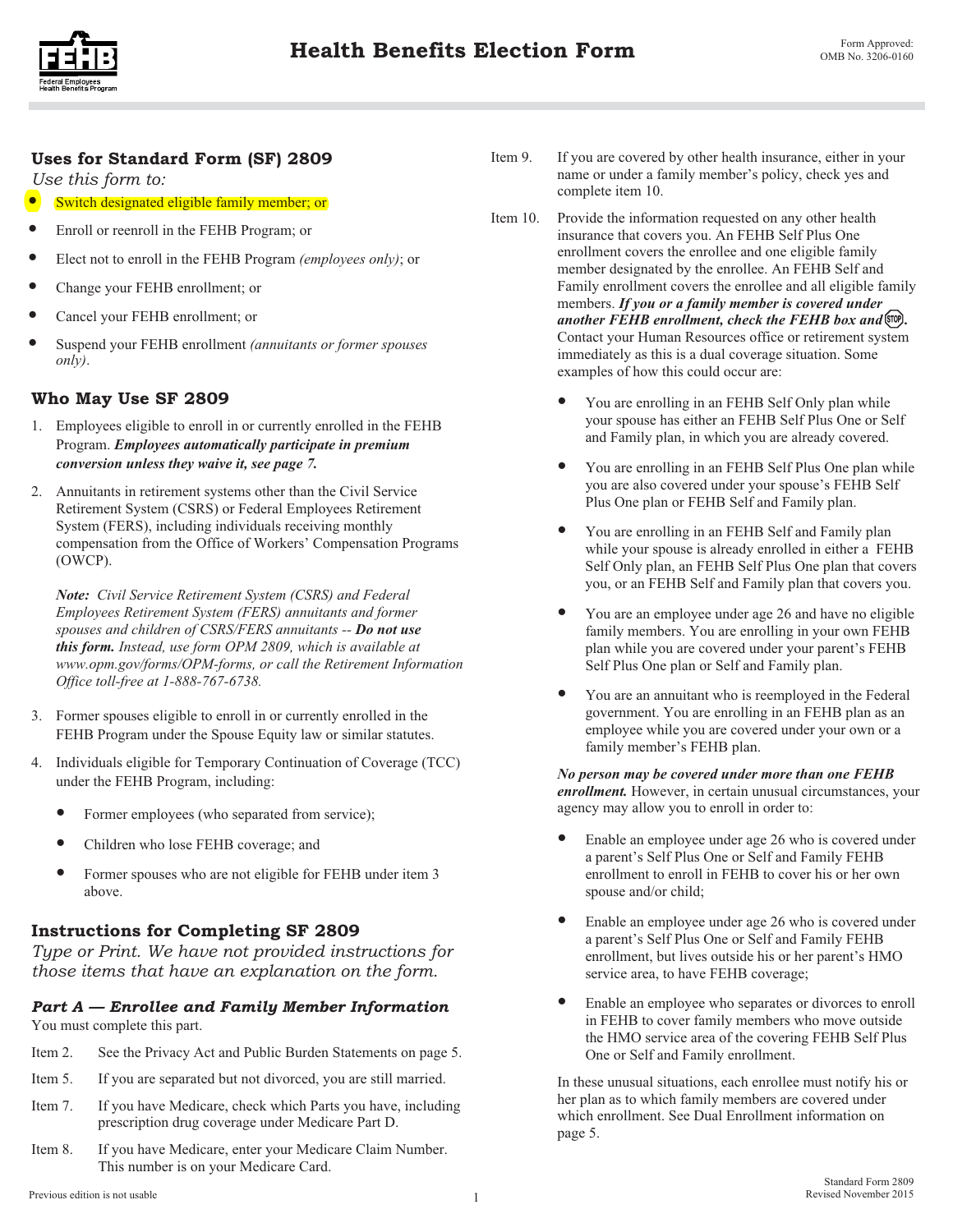If your enrollment is for Self Plus One or Self and Family, complete the family member information as appropriate. (If you need extra space for additional family members, list them on a separate sheet and attach.)

*Important:* In order for your Self Plus One FEHB enrollment election to be processed, you must complete the family member information for your designated family member.

### *The instructions for completing items 13 through 24 for your initial family member also apply to the information you provide for additional family members.*

- Item 14. Provide the Social Security Number for this family member if he/she has one. If your family member does not have a Social Security Number, leave blank; benefits will not be withheld. *(See Privacy Act Statement on page 5.)*
- Item 17. Provide the code which indicates the relationship of each eligible family member to you.

| Code | <b>Family Relationship</b>                                                                                                                                            |
|------|-----------------------------------------------------------------------------------------------------------------------------------------------------------------------|
| 01   | Spouse                                                                                                                                                                |
| 19   | Child under age 26                                                                                                                                                    |
| 09   | Adopted Child under age 26                                                                                                                                            |
| 17   | Stepchild under age 26                                                                                                                                                |
| 10   | Foster Child under age 26                                                                                                                                             |
| 99   | Disabled child age 26 or older who is incapable<br>of self support because of a physical or mental<br>disability that began before his/her 26 <sup>th</sup> birthday. |

- Item 18. If your family member does not live with you, enter his/her home address.
- Item 19. If your family member has Medicare, check which Parts *(Part A [Hospital Insurance] and/or Part B [Medical Insurance])* he/she has, including prescription drug coverage under Medicare Part D.
- Item 20. If your family member has Medicare, enter his/her Medicare Claim Number. This number is on his/her Medicare Card.
- Item 21. If your family member is covered by other group insurance, such as private, state, or Medicaid, check the box and complete item 22.
- Item 22. Provide the information requested on any other health insurance that covers this family member. *If your family member is covered under another FEHB plan, see instructions for item 10.*
- Item 23. Enter email address, if applicable, for this family member.
- Item 24. Enter preferred telephone number, if applicable, for this family member.

Unless you are a former spouse or survivor annuitant, family members eligible for coverage under your Self Plus One enrollment include one eligible family member (spouse or child under age 26) designated by you. A Self and Family enrollment includes you and all of your eligible family members.

Eligible children include your children born within marriage or adopted children; stepchildren (may include children of your same-sex domestic partner\*); recognized natural children; or foster children who live with you in a regular parent-child relationship.

Other relatives *(for example, your parents)* are *not* eligible for coverage even if they live with you and are dependent upon you.

If you are a former spouse or survivor annuitant, family members eligible for coverage under your Self Plus One or Self and Family enrollment are the natural or adopted children under age 26 of *both you and your former or deceased spouse*.

In some cases, a disabled child age 26 or older is eligible for coverage under your Self Plus One or Self and Family enrollment if you provide adequate medical certification of a mental or physical disability that existed before his/her 26<sup>th</sup> birthday and renders the child incapable of self-support.

*Note: Your employing office can give you additional details about family member eligibility including any certification or documentation that may be required for coverage. Contact your employing office for more information about* c*overing foster child(ren), or child(ren) of your same-sex domestic partner who you would marry but for your state's marriage law. "Employing office" means the office of an agency or retirement system that is responsible for health benefits actions for an employee, annuitant, former spouse eligible for coverage under the Spouse Equity provisions, or individual eligible for TCC.* 

For your surviving family members to continue your FEHB enrollment after your death, all of the following requirements must be met:

### *Self Plus One*

- You must have been enrolled for Self Plus One at the time of your death; and
- Your designated family member must be entitled to an annuity as your survivor.

*Note: The only survivor eligible to continue the health benefits enrollment is the designated family member covered under FEHB on the date of death as long as that individual is entitled to a survivor annuity. No other family members are entitled to continue the enrollment even though they may be entitled to a survivor annuity.* 

### *Self and Family*

- You must have been enrolled for Self and Family at the time of your death; and
- At least one family member must be entitled to an annuity as your survivor.

*Note: All of your survivors who meet the definition of "family member" can continue their health benefits coverage under your enrollment as long as any one of them is entitled to a survivor annuity. If the survivor annuitant is the only eligible family member, the retirement system will automatically change the enrollment to Self Only.* 

*\*If you would marry but you live in a state that does not allow same-sex couples to marry.*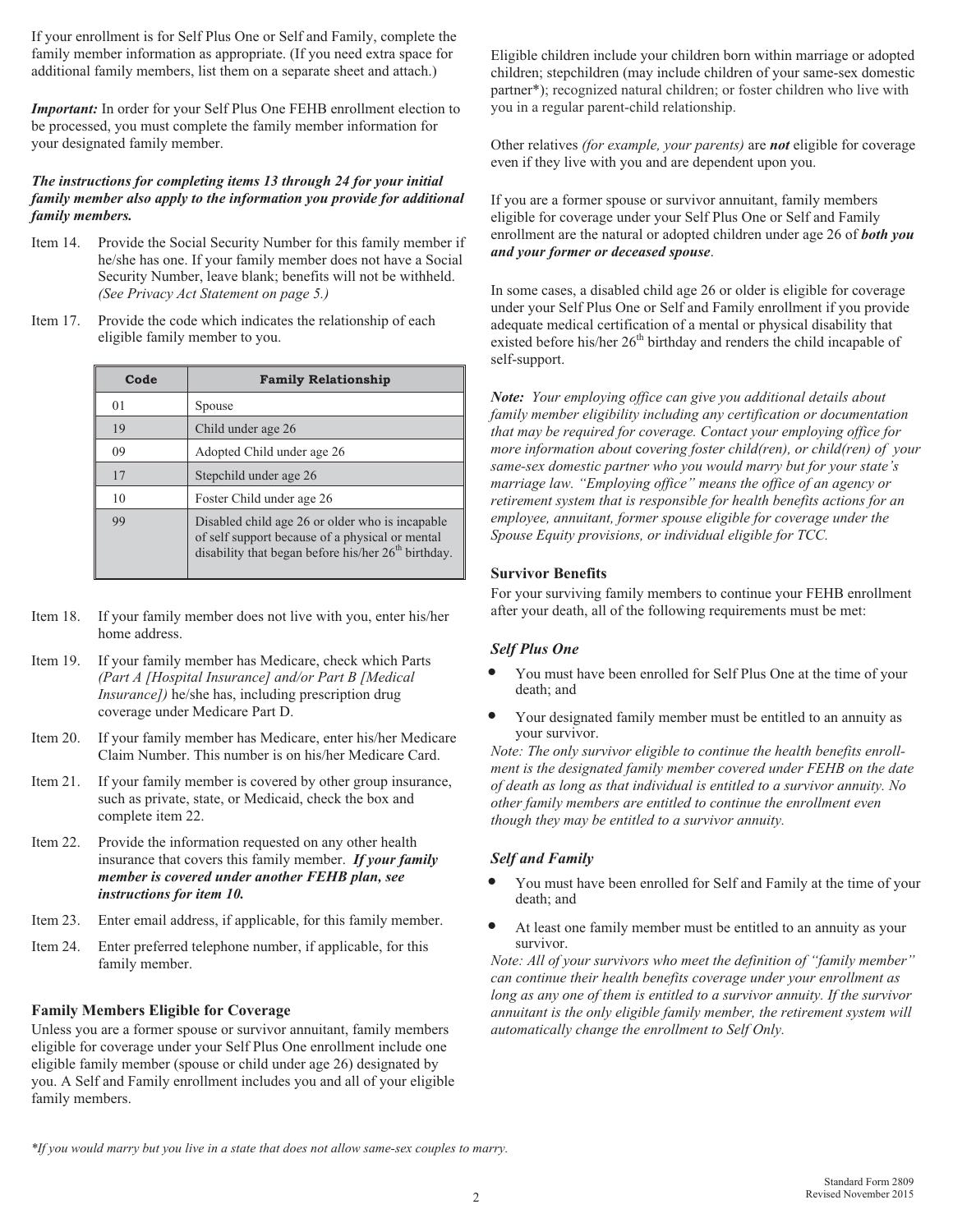### *Part B — FEHB Plan You Are Currently Enrolled In*

You must complete this part if you are changing, cancelling, or suspending your enrollment.

- Item 1. Enter the name of the plan you are enrolled in from the front cover of the plan brochure.
- Item 2. Enter your current enrollment code from your plan ID card.

### *Part C — FEHB Plan You Are Enrolling In or Changing To*

Complete this part to enroll or change your enrollment in the FEHB Program.

- Item 1. Enter the name of the plan you are enrolling in or changing to. The plan name is on the front cover of the brochure of the plan you want to be enrolled in.
- Item 2. Enter the enrollment code of the plan you are enrolling in or changing to. The enrollment code is on the front cover of the brochure of the plan you want to be enrolled in, and shows the plan and option you are electing and whether you are enrolling for Self Only, Self Plus One, or Self and Family.

To enroll in a Health Maintenance Organization (HMO), you must live (or in some cases work) in a geographic area specified by the carrier.

To enroll in an employee organization plan, you must be or become a member of the plan's sponsoring organization, as specified by the carrier.

Your signature in Part H authorizes deductions from your salary, annuity, or compensation to cover your cost of the enrollment you elect in this item, unless you are required to make direct payments to the employing office.

### *Part D — Event That Permits You To Enroll, Change, Or Cancel*

Item 1. Enter the event code that permits you to enroll, change, or cancel based on a Qualifying Life Event (QLE) from the Table of Permissible Changes in Enrollment that applies to you.

The tables on pages 7 through 14 illustrate when: an employee who participates in premium conversion; annuitant; former spouse; person eligible for TCC; or employee who waived participation in premium conversion may enroll or change enrollment. The tables show those permissible events that are found in the regulations at 5 CFR Parts 890 and 892.

The tables have been organized by enrollee category. Each category is designated by a number, which identifies the enrollee group, as follows:

- 1. Employees who participate in premium conversion
- 2. Annuitants (other than CSRS/FERS annuitants), including individuals receiving monthly compensation from the Office of Workers' Compensation Programs
- 3. Former spouses eligible for coverage under the Spouse Equity provision of FEHB law
- 4. TCC enrollees
- 5. Employees who waived participation in premium conversion

Following each number is a letter, which identifies a specific Qualifying Life Event (QLE); for example, the event code "1A" refers to the initial opportunity to enroll for an employee who elected to participate in premium conversion.

Item 2. Enter the date of the QLE using numbers to show month, day, and complete year; *e.g., 06/30/2011*. If you are electing to enroll, enter the date you became eligible to enroll (for example, the date your appointment began). If you are making an open season enrollment or change, enter the date on which the open season begins.

### *Part E — Election NOT to Enroll*

Place an "X" in the box only if you are an employee and you do NOT wish to enroll in the FEHB Program. *Be sure to read the information titled Employees Who Elect Not to Enroll or Who Cancel Their Enrollment*.

### *Part F — Cancellation of FEHB*

Place an "X" in the box only if you wish to cancel your FEHB enrollment. Also enter your current plan name and enrollment code in *Part B*. *Be sure to read the information titled Employees Who Elect Not to Enroll or Who Cancel Their Enrollment*.

*Note For Parts E and F. If you are Electing Not to Enroll or Cancelling your enrollment because you are covered as a spouse or child under another FEHB enrollment, your agency must enter the enrollee's name, Social Security number, and FEHB enrollment code in REMARKS.* 

### **Cancellation of Enrollment**

Employees participating in premium conversion may cancel their FEHB enrollment only during the open season or when they experience a Qualifying Life Event. Employees who waived participation in premium conversion, annuitants, former spouses, and individuals enrolled under TCC may cancel their enrollment at any time. However, if you cancel, neither you nor any family member covered by your enrollment are entitled to a 31-day temporary extension of coverage, or to convert to an individual, nongroup policy. Moreover, family members who lose coverage because of your cancellation are not eligible for TCC. Be sure to read the additional information below about cancelling your FEHB enrollment.

# **Employees Who Elect Not to Enroll (Part E) or Who Cancel**

To be eligible for an FEHB enrollment after you retire, you must retire:

- Under a retirement system for Federal civilian employees, and
- On an immediate annuity.

In addition, you must be currently enrolled in a plan under the FEHB Program and must have been enrolled (or covered as a family member) in a plan under the Program for:

- The 5 years of service immediately before retirement (i.e., commencing date of annuity entitlement), or
- If fewer than 5 years, all service since your first opportunity to enroll. (Generally, your first opportunity to enroll is within 60 days after your first appointment [in your Federal career] to a position under which you are eligible to enroll under conditions that permit a Government contribution toward the enrollment.)

If you do not enroll at your first opportunity or if you cancel your enrollment, you may later enroll or reenroll only under the circumstances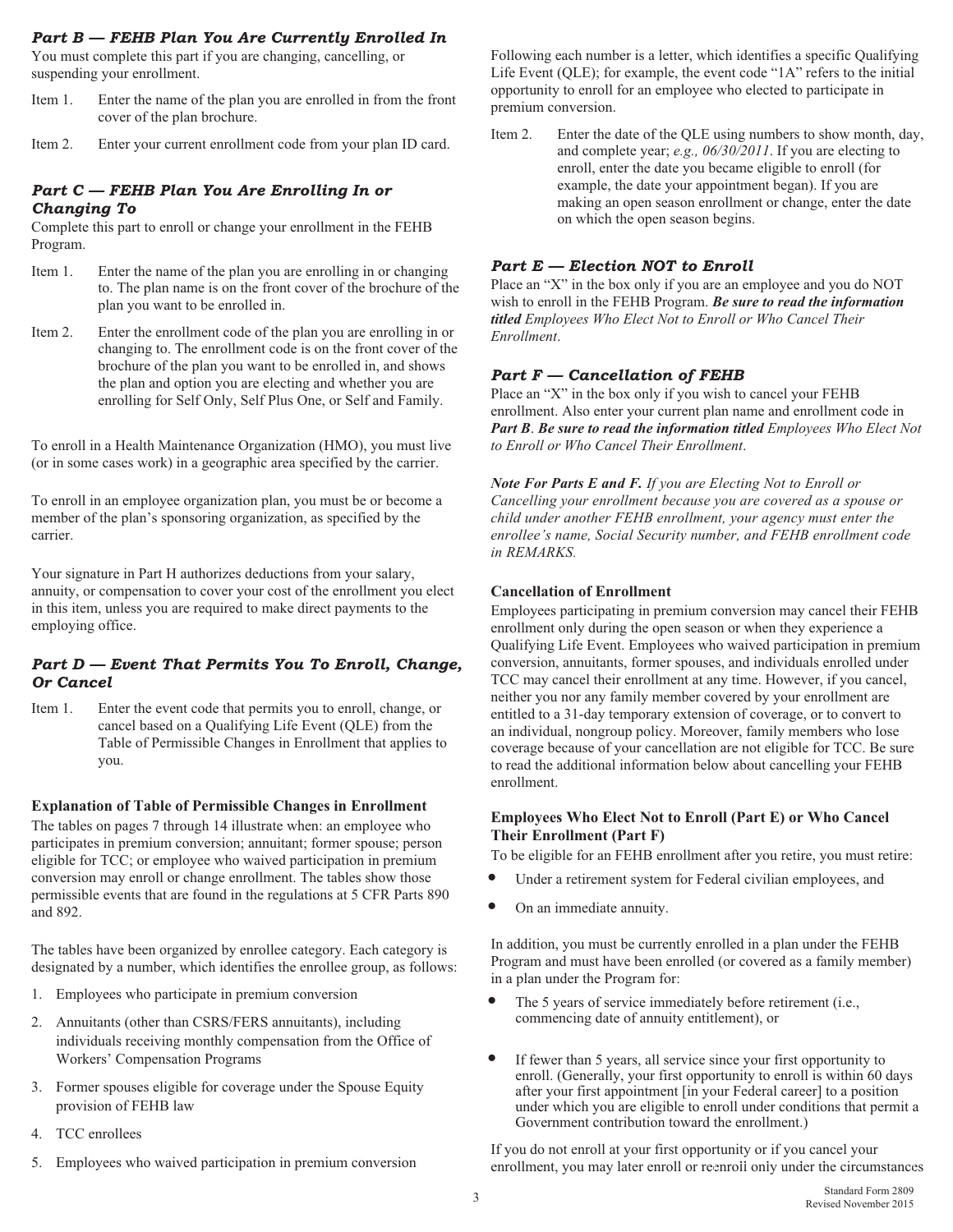explained in the table beginning on page 7. Some employees delay their enrollment or reenrollment until they are nearing 5 years before retirement in order to qualify for FEHB coverage as a retiree; however, there is always the risk that they will retire earlier than expected and not be able to meet the 5-year requirement for continuing FEHB coverage into retirement. *When you elect not to enroll or cancel your enrollment you are voluntarily accepting this risk.* An alternative would be to enroll in or change to a lower cost plan so that you meet the requirements for continuation of your FEHB enrollment after retirement.

*Note for temporary [under 5 U.S.C. 8906a] employees eligible for FEHB without a Government contribution: Your decision not to enroll or to cancel your enrollment will not affect your future eligibility to continue FEHB enrollment after retirement.* 

**Annuitants Who Cancel Their Enrollment**  CSRS and FERS annuitants and their eligible family members should not use this form but use form RI 79-9, *Health Benefits Cancellation/Suspension Confirmation*, which is available at www.opm.gov/forms/Retirement-and-Insurance-Forms, or call 1-888-767-6738.

Generally, you cannot reenroll as an annuitant unless you are continuously covered as a family member under another person's enrollment in the FEHB Program during the period between your cancellation and reenrollment. Your employing office or retirement system can advise you on events that allow eligible annuitants to reenroll. If you cancel your enrollment because you are covered under another FEHB enrollment, you can reenroll from 31 days before through 60 days after you lose that coverage under the other enrollment.

*If you cancel your enrollment for any other reason, you cannot later reenroll, and you and any family members covered by your enrollment are not entitled to a 31-day temporary extension of coverage or to convert to an individual policy.* 

**Former Spouses (Spouse Equity) Who Cancel Their Enrollment**  Generally, if you cancel your enrollment in the FEHB Program, you cannot reenroll as a former spouse. However, if you cancel the enrollment because you become covered under FEHB as a new spouse or employee, your eligibility for FEHB coverage under the Spouse Equity provisions continues. You may reenroll as a former spouse from 31 days before through 60 days after you lose coverage under the other FEHB enrollment.

*If you cancel your enrollment for any other reason, you cannot later reenroll, and you and any family members covered by your enrollment are not entitled to a 31-day temporary extension of coverage or to convert to an individual policy.* 

# **Temporary Continuation of Coverage (TCC) Enrollees Who**

**Cancel Their Enrollment**  *If you cancel your TCC enrollment, you cannot reenroll.* Your family members who lose coverage because of your cancellation cannot enroll for TCC in their own right nor can they convert to a nongroup policy. Family members who are Federal employees or annuitants may enroll in the FEHB Program when you cancel your coverage if they are eligible for FEHB coverage in their own right.

*Note 1: If you become covered by a regular enrollment in the FEHB Program, either in your own right or under the enrollment of someone else, your TCC enrollment is suspended. You will need to send documentation of the new enrollment to the employing office maintaining your TCC enrollment so that they can stop the TCC enrollment. If your new FEHB coverage stops before the TCC enrollment would have expired, the TCC enrollment can be reinstated for the remainder of the original eligibility period (18 months for separated employees or 36 months for eligible family members who lose coverage).* 

*Note 2: Former spouses (Spouse Equity) and TCC enrollees who fail to pay their premiums within specified timeframes are considered to have voluntarily cancelled their enrollment.* 

### *Part G — Suspension of FEHB*

CSRS and FERS annuitants and their eligible family members should not use this form but use form RI 79-9, *Health Benefits Cancellation/Suspension Confirmation*, which is available at www.opm.gov/forms/Retirement-and-Insurance-Forms, or call 1-888-767-6738.

Place an "X" in the box only if you are an annuitant or former spouse and wish to suspend your FEHB enrollment. Also enter your current plan name and enrollment code in Part B.

You may suspend your FEHB enrollment because you are enrolling in one of the following programs:

- A Medicare Advantage plan or Medicare HMO,
- Medicaid or similar State-sponsored program of medical assistance for the needy,
- TRICARE (including Uniformed Services Family Health Plan or TRICARE for Life),
- CHAMPVA, or
- Peace Corps.

You can reenroll in the FEHB Program if your other coverage ends. If your coverage ends *involuntarily*, you can reenroll from 31 days before your other coverage ends through 60 days after your other coverage ends. If your coverage ends *voluntarily* because you disenroll, you can reenroll during the next open season.

You must submit documentation of eligibility for coverage under the non-FEHB Program to the office that maintains your enrollment. That office must enter in REMARKS the reason for your suspension.

Your agency, retirement system, or office maintaining your enrollment cannot process your request unless you complete this part.

If you are registering for someone else under a written authorization from him or her to do so, sign your name in Part H and attach the written authorization.

If you are registering for a former spouse eligible for coverage under the Spouse Equity provisions or for an individual eligible for TCC as his or her court-appointed guardian, sign your name in Part H and attach evidence of your court-appointed guardianship.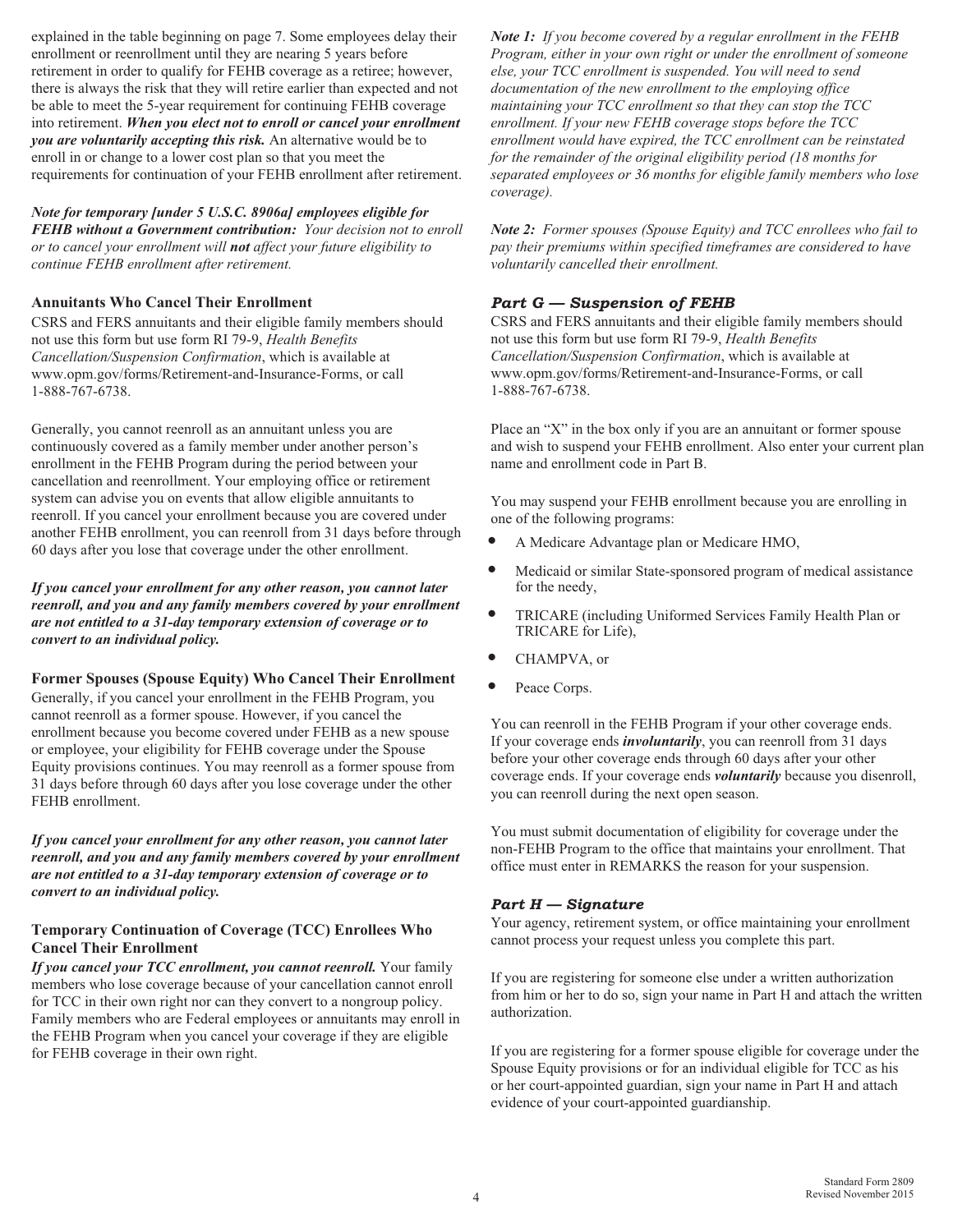### *Part I - Agency or Retirement System Information*  **Part I - Agency or Retirement System Information** • For the eligible former spouse of an enrollee, the enrollee or the **and Remarks** *and Remarks*

Leave this section blank as it is for agency or retirement system use only. The former spouse's change in status; e.g., the date of the divorce.

### **Electronic Enrollments**

Many agencies use automated systems that allow their employees to make changes using a touch-tone telephone, or a computer instead of a form. This may be Employee Express or another automated system. If you are not sure whether the electronic enrollment option is available to you, contact your employing office.

### **Dual Enrollment**

No person (enrollee or family member) is entitled to receive benefits under more than one enrollment in the FEHB Program. Normally, you are not eligible to enroll if you are covered as a family member under someone else's enrollment in the Program. However, such dual enrollments may be permitted under certain circumstances in order to:

- Protect the interests of children who otherwise would lose coverage as family members, or
- Enable an employee who is under age 26 and covered under a parent's enrollment and marries or becomes the parent of a child to enroll for Self Plus One or Self and Family coverage.

Each enrollee must notify his or her plan of the names of the persons to be covered under his or her enrollment who are not covered under the other enrollment. See instructions for item 10 for more information.

# **Temporary Continuation of Coverage (TCC)**

The employing office must notify a former employee of his or her eligibility for TCC. The enrollee, child, former spouse, or their representative must notify the employing office when a child or former spouse becomes eligible.

For the eligible child of an enrollee, the enrollee must notify the employing office within **60 days** after the qualifying event occurs; e.g., child reaches age 26.

former spouse must notify the employing office within *60 days* after

An individual eligible for TCC who wants to continue FEHB coverage may choose any plan, option, and type of enrollment for which he or she is eligible. The time limit for a former employee, child, or former spouse to enroll with the employing office is within *60 days* after the Qualifying Life Event, or receiving notice of eligibility, whichever is later.

# **Effective Dates**

Except for open season, most enrollments and changes of enrollment are effective on the first day of the pay period after the employing office receives this form and that follows a pay period during any part of which the employee is in pay status. Your employing office can give you the specific date on which your enrollment or enrollment change will take effect.

*Note 1: If you are changing your FEHB enrollment from Self Plus One or Self and Family to Self Only so that your spouse can enroll for Self Only, you should coordinate the effective date of your spouse's enrollment with the effective date of your enrollment change to avoid a gap in your spouse's coverage.* 

*Note 2: If you are cancelling your FEHB enrollment and intend to be covered under someone else's enrollment at the time you cancel, you should coordinate the effective date of your cancellation with the effective date of your new coverage to avoid a gap in your coverage.* 

# **Agency Distribution of SF 2809**

Agencies must distribute one copy of the completed SF 2809 to each of the following, as appropriate:

- Official Personnel Folder
- New Carrier
- Old Carrier
- Payroll Office
- **Enrollee**

### **Privacy Act and Public Burden Statements**

The information you provide on this form is needed to document your enrollment in the Federal Employees Health Benefits Program under Chapter 89, title 5, U.S. Code. The principal use of this information will be to share it with the health insurance carrier you select so that it may (1) identify your enrollment in the plan, (2) verify your and/or your family's eligibility for payment of a claim for health benefits services or supplies, and (3) coordinate payment of claims with other carriers with whom you might also make a claim for payment of benefits. Other routine uses include disclosures to other Federal agencies or Congressional offices which may have a need to know it in connection with your application for a job, license, grant, or other benefit. It may also be shared and is subject to verification, via paper, electronic media, or through the use of computer matching programs, with national, state, local, or other charitable or Social Security administrative agencies to determine and issue benefits under their programs or to obtain information necessary for determination or continuation of benefits under this program. In addition, to the extent this information indicates a possible violation of civil or criminal law, it may be shared and verified, as noted above, with an appropriate Federal, state, or local law enforcement agency. While the law does not require you to supply all the information requested on this form, doing so will assist in the prompt processing of your enrollment.

We request that you provide your Social Security Number so that it may be used as your individual identifier in the FEHB Program, and for other purposes. Executive Order 13478 (November 18, 2009) allows Federal agencies to use Social Security Numbers as individual identifiers to distinguish between people of same or similar names. In addition, a mandatory insurer reporting law (Section 111 of Public Law number 110-173) requires your health insurance carrier to report your Social Security Number or your Medicare Claim Number in order to properly coordinate benefits between your health plan and Medicare. Also, Section 6055 of the Internal Revenue Code requires your health insurance plan to report, to the Internal Revenue Service (IRS), information necessary to confirm that you and your covered family members have minimum essential coverage from your health plan. The information required from your health insurance plan includes a Social Security Number for yourself and each of your covered family members. Failure to furnish your Social Security Number and/or Medicare Claim Number may result in the US. Office of Personnel Management's (OPM) inability to ensure the prompt payment of your and/or family's claims for health benefits services or supplies, proper coordination with Medicare and proper health insurance status reporting to the IRS.

We estimate this form takes an average of 30 minutes to complete, including the time for reviewing instructions, getting the needed data, and reviewing the completed form. Send comments regarding our time estimate or any other aspect of this form, including suggestions for reducing completion time, to the Office of Personnel Management, Retirement Services Publications Team, (3206-0160), Washington, D.C. 20415-3430. The OMB number, 3206-0160 is currently valid. OPM may not collect this information, and you are not required to respond, unless this number is displayed.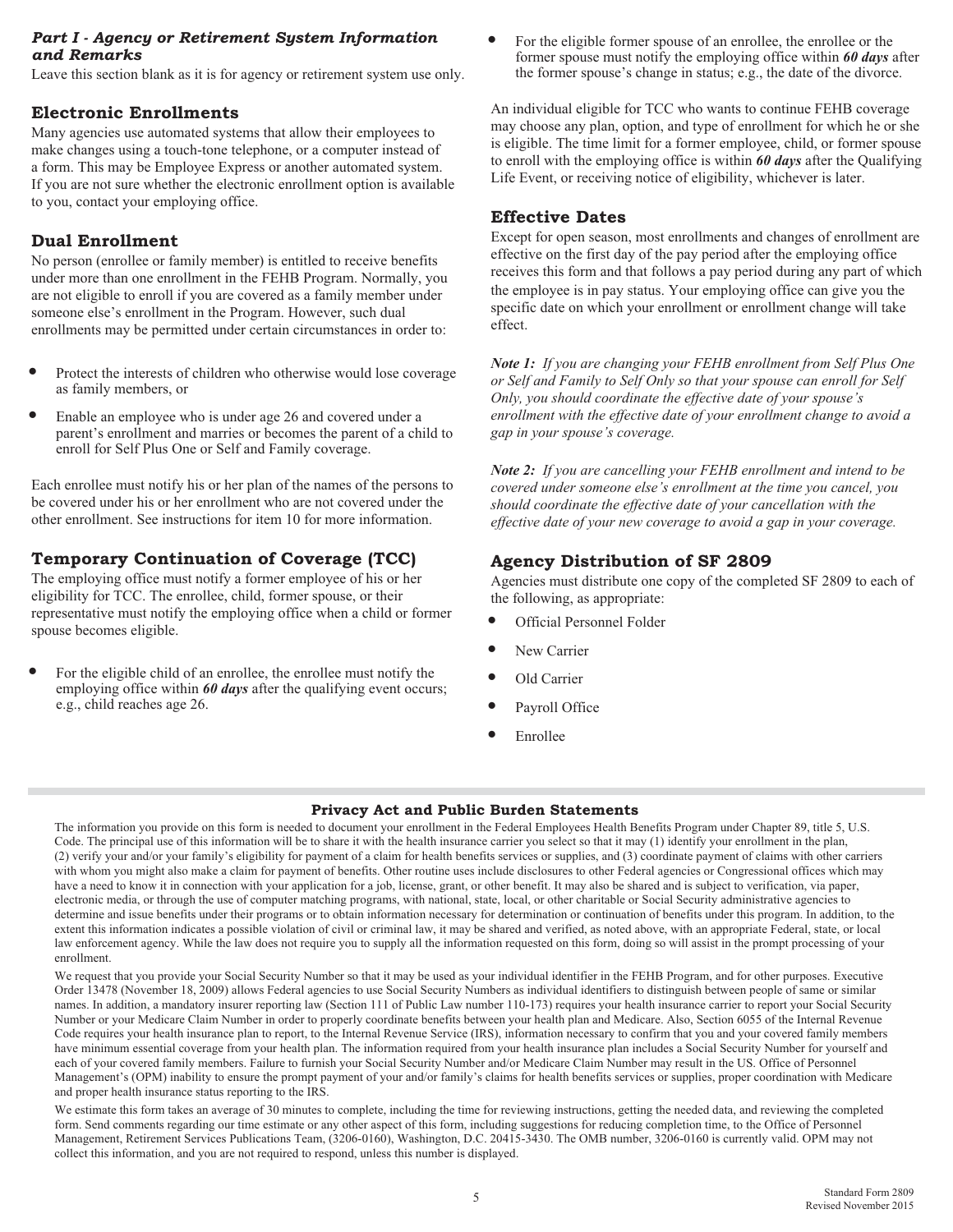### **Federal Employees Receiving Premium Conversion Tax Benefits Table of Permissible Changes in FEHB Enrollment and Premium Conversion Election**

Premium Conversion allows employees who are eligible for FEHB the opportunity to pay for their share of FEHB premiums with pre-tax dollars. Premium conversion plans are governed by Section 125 of the Internal Revenue Code, and IRS rules govern when a participant may change his or her election outside of the annual open season. **All employees who enroll in the FEHB Program automatically receive premium conversion tax benefits,** unless they waive participation. When an employee experiences a Qualifying Life Event (QLE) as described below, certain changes to the employee's FEHB coverage **(including change to Self Only and cancellation)** and premium conversion election may be permitted, so long as they are **because of and consistent with** the QLE's. If you are covering child(ren) of your same-sex domestic partner who you would marry but for your state's marriage law, contact your employing office for more information on premium conversion availability and other tax considerations. For more information about premium conversion, please visit *www.opm.gov/healthcare-insurance/healthcare*.

| Qualifying Life Events (QLE's) that May<br>Permit Change in FEHB Enrollment,<br><b>Designated Family Member or</b><br><b>Premium Conversion Election</b> |                                                                                                                                                                                                                                                                                                                                                                                                                                                                                                                                                 |                                                                                            |                                                                | <b>Change that May</b><br><b>Be Permitted</b> |                                                            | <b>Premium Conversion</b><br><b>Change that May Be</b><br><b>Permitted</b> |                                          | Time Limits in which<br>Change<br><b>May Be Permitted</b> |                                                                                                    |
|----------------------------------------------------------------------------------------------------------------------------------------------------------|-------------------------------------------------------------------------------------------------------------------------------------------------------------------------------------------------------------------------------------------------------------------------------------------------------------------------------------------------------------------------------------------------------------------------------------------------------------------------------------------------------------------------------------------------|--------------------------------------------------------------------------------------------|----------------------------------------------------------------|-----------------------------------------------|------------------------------------------------------------|----------------------------------------------------------------------------|------------------------------------------|-----------------------------------------------------------|----------------------------------------------------------------------------------------------------|
| Event<br>Code                                                                                                                                            | Event                                                                                                                                                                                                                                                                                                                                                                                                                                                                                                                                           | From Not<br>Enrolled<br>to<br>Enrolled                                                     | From Self<br>Only to Self<br>Plus One or<br>Self and<br>Family | From One<br>Plan or<br>Option to<br>Another   | Cancel or<br>Change to<br>Self Plus<br>One or<br>Self Only | Switch<br>Designated<br>Familu<br>Member                                   | Participate                              | Waive                                                     | When You Must File<br><b>Health Benefits Election</b><br>Form With Your<br><b>Employing Office</b> |
| $\mathbf{1}$                                                                                                                                             | Employee electing to receive or receiving premium conversion tax benefits                                                                                                                                                                                                                                                                                                                                                                                                                                                                       |                                                                                            |                                                                |                                               |                                                            |                                                                            |                                          |                                                           |                                                                                                    |
| 1A                                                                                                                                                       | Initial opportunity to enroll, for example:<br>• New employee<br>Change from excluded position<br>$\bullet$<br>Temporary employee who completes 1 year of service and is<br>$\bullet$<br>eligible to enroll under 5 USC 8906a                                                                                                                                                                                                                                                                                                                   | Yes                                                                                        | N/A                                                            | N/A                                           | N/A                                                        | N/A                                                                        | <b>Automatic</b><br><b>Unless Waived</b> | Yes                                                       | Within 60 days after<br>becoming eligible                                                          |
| 1B                                                                                                                                                       | Open Season                                                                                                                                                                                                                                                                                                                                                                                                                                                                                                                                     | Yes                                                                                        | Yes                                                            | Yes                                           | Yes                                                        | Yes                                                                        | Yes                                      | Yes                                                       | As announced by OPM                                                                                |
| 1 <sup>C</sup>                                                                                                                                           | Change in family status that results in increase or decrease in<br>number of eligible family members, for example:<br>Marriage, divorce, annulment<br>$\bullet$<br>Birth, adoption, acquiring foster child or stepchild, issuance of<br>$\bullet$<br>court order requiring employee to provide coverage for child<br>Last child loses coverage, for example, child reaches age 26,<br>disabled child becomes capable of self-support, child acquires<br>other coverage by court order<br>Death of spouse or eligible family member<br>$\bullet$ | Yes<br>Yes<br>Yes<br>Employees may enroll or change<br>beginning 31 days before the event. |                                                                | Yes <sup>1</sup>                              | Yes                                                        | Yes                                                                        | Yes                                      | Within 60 days after change<br>in family status           |                                                                                                    |
| 1D                                                                                                                                                       | Any change in employee's employment status that could result in<br>entitlement to coverage, for example:<br>Reemployment after a break in service of more than 3 days<br>Return to pay status from nonpay status, or return to receiving<br>$\bullet$<br>pay sufficient to cover premium withholdings, if coverage<br>terminated (If coverage did not terminate, see 1G.)                                                                                                                                                                       | Yes                                                                                        | N/A                                                            | N/A                                           | N/A                                                        | N <sub>o</sub>                                                             | <b>Automatic</b><br><b>Unless Waived</b> | Yes                                                       | Within 60 days after<br>employment status change                                                   |
| 1E                                                                                                                                                       | Any change in employee's employment status that could affect cost<br>of insurance, including:<br>Change from temporary appointment with eligibility for<br>$\bullet$<br>coverage under 5 USC 8906a to appointment that permits<br>receipt of government contribution<br>Change from full time to part-time career or the reverse<br>$\bullet$                                                                                                                                                                                                   | Yes                                                                                        | Yes                                                            | Yes                                           | Yes                                                        | No                                                                         | Yes                                      | Yes                                                       | Within 60 days after<br>employment status change                                                   |
| 1F                                                                                                                                                       | Employee restored to civilian position after serving in uniformed<br>services. <sup>2</sup>                                                                                                                                                                                                                                                                                                                                                                                                                                                     | Yes                                                                                        | Yes                                                            | Yes                                           | Yes                                                        | N <sub>o</sub>                                                             | Yes                                      | Yes                                                       | Within 60 days after return<br>to civilian position                                                |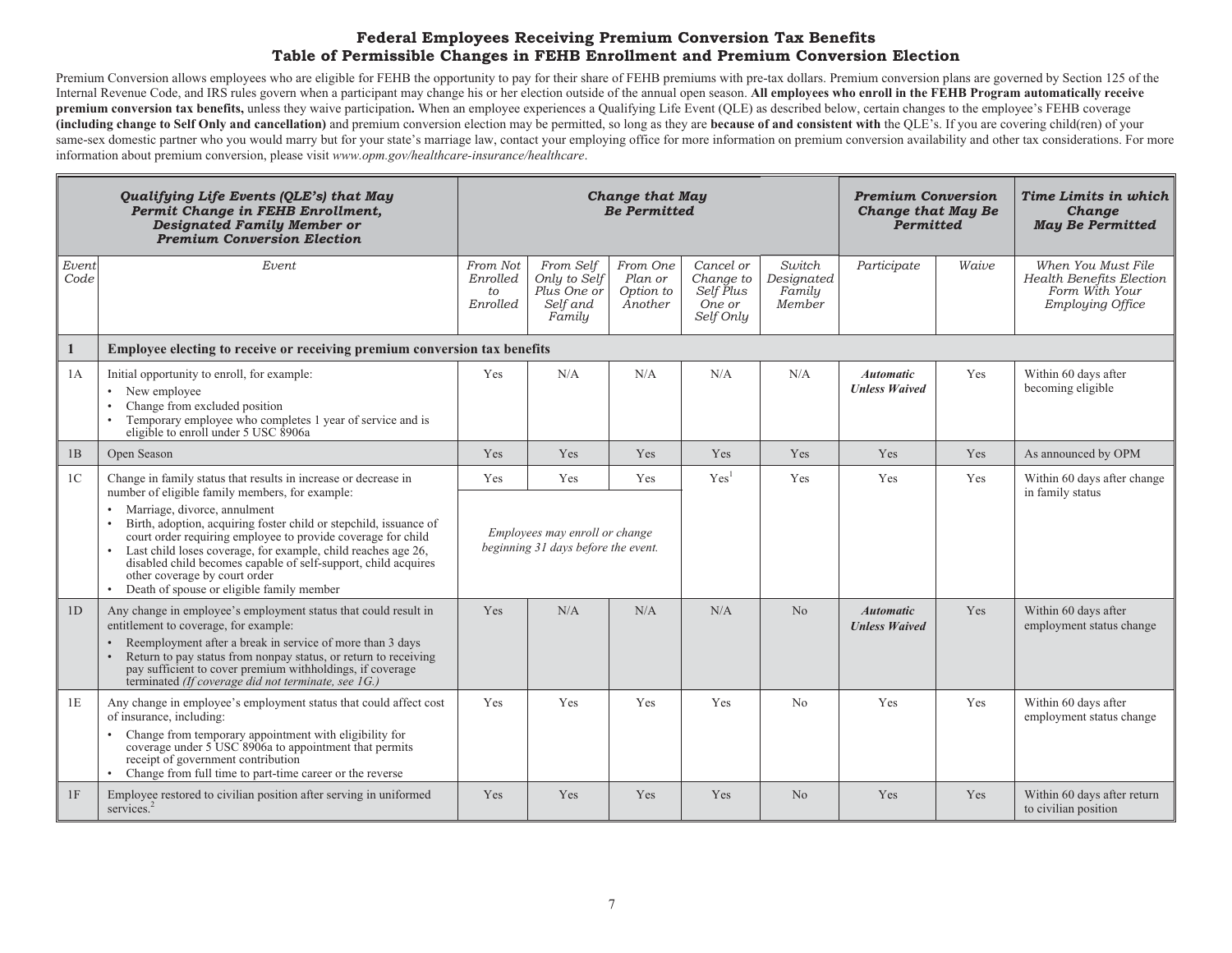|               | Qualifying Life Events (QLE's) that May<br>Permit Change in FEHB Enrollment,<br><b>Designated Family Member or</b><br><b>Premium Conversion Election</b>                                                                                                                                                                                                                                                                                                                                                                                                                                                                                                                                                                                                             |                                        |                                                                                             | <b>Change that May</b><br><b>Be Permitted</b>     |                                                            | <b>Premium Conversion</b><br><b>Change that May Be</b><br>Permitted |                                                                | Time Limits in which<br>Change<br><b>May Be Permitted</b> |                                                                                                    |
|---------------|----------------------------------------------------------------------------------------------------------------------------------------------------------------------------------------------------------------------------------------------------------------------------------------------------------------------------------------------------------------------------------------------------------------------------------------------------------------------------------------------------------------------------------------------------------------------------------------------------------------------------------------------------------------------------------------------------------------------------------------------------------------------|----------------------------------------|---------------------------------------------------------------------------------------------|---------------------------------------------------|------------------------------------------------------------|---------------------------------------------------------------------|----------------------------------------------------------------|-----------------------------------------------------------|----------------------------------------------------------------------------------------------------|
| Event<br>Code | Event                                                                                                                                                                                                                                                                                                                                                                                                                                                                                                                                                                                                                                                                                                                                                                | From Not<br>Enrolled<br>to<br>Enrolled | From Self<br>Only to Self<br>Plus One or<br>Self and<br>Family                              | From One<br>Plan or<br>Option to<br>Another       | Cancel or<br>Change to<br>Self Plus<br>One or<br>Self Only | Switch<br>Designated<br>Family<br>Member                            | Participate                                                    | Waive                                                     | When You Must File<br><b>Health Benefits Election</b><br>Form With Your<br><b>Employing Office</b> |
| 1G            | Employee, spouse or eligible family member:<br>• Begins nonpay status or insufficient pay <sup>3</sup> or<br>Ends nonpay status or insufficient pay if coverage continued<br>(If employee's coverage terminated, see 1D.)<br>(If spouse's or eligible family member's coverage terminated, see<br>$\bullet$<br>IM.                                                                                                                                                                                                                                                                                                                                                                                                                                                   | N <sub>o</sub>                         | N <sub>o</sub>                                                                              | N <sub>o</sub>                                    | N <sub>o</sub><br>Yes<br>Yes                               |                                                                     |                                                                | Yes                                                       | Within 60 days after<br>employment status change                                                   |
| 1H            | Salary of temporary employee insufficient to make withholdings for<br>plan in which enrolled.                                                                                                                                                                                                                                                                                                                                                                                                                                                                                                                                                                                                                                                                        | N/A                                    | No                                                                                          | Yes                                               | Yes                                                        | N <sub>0</sub>                                                      | Yes                                                            | Yes                                                       | Within 60 days after receiv-<br>ing notice from employing<br>office                                |
| 1I            | Employee (or covered family member) enrolled in FEHB health<br>maintenance organization (HMO) moves or becomes employed out-<br>side the geographic area from which the FEHB carrier accepts<br>enrollments or, if already outside the area, moves further from this<br>area. <sup>4</sup>                                                                                                                                                                                                                                                                                                                                                                                                                                                                           | N/A                                    | Yes                                                                                         | Yes                                               | N/A<br>(see $IM$ )                                         | Yes                                                                 | N <sub>o</sub><br>N <sub>o</sub><br>(see $IM$ )<br>(see $IM$ ) |                                                           | Upon notifying employing<br>office of move                                                         |
| 1J            | Transfer from post of duty within a State of the United States or the                                                                                                                                                                                                                                                                                                                                                                                                                                                                                                                                                                                                                                                                                                | Yes                                    | Yes                                                                                         | Yes                                               | Yes                                                        | Yes                                                                 | Yes                                                            | Yes                                                       | Within 60 days after arriv-                                                                        |
|               | District of Columbia to post of duty outside a State of the United<br>States or District of Columbia, or reverse.                                                                                                                                                                                                                                                                                                                                                                                                                                                                                                                                                                                                                                                    |                                        | Employees may enroll or change<br>beginning 31 days before leaving the old<br>post of duty. |                                                   |                                                            |                                                                     |                                                                |                                                           | ing at new post                                                                                    |
| 1K            | Separation from Federal employment when the employee or<br>employee's spouse is pregnant.                                                                                                                                                                                                                                                                                                                                                                                                                                                                                                                                                                                                                                                                            | Yes                                    | Yes                                                                                         | Yes                                               | N/A                                                        | N <sub>o</sub>                                                      | N/A                                                            | N/A                                                       | During employee's final<br>pay period                                                              |
| 1L            | Employee becomes entitled to Medicare and wants to change to<br>another plan or option.                                                                                                                                                                                                                                                                                                                                                                                                                                                                                                                                                                                                                                                                              | No                                     | No                                                                                          | Yes                                               | N/A                                                        | No                                                                  | N/A                                                            | N/A                                                       | Any time beginning on the<br>30th day before becoming                                              |
|               |                                                                                                                                                                                                                                                                                                                                                                                                                                                                                                                                                                                                                                                                                                                                                                      |                                        |                                                                                             | <i>(Changes)</i><br>may be<br>made only<br>once.) | (see $IP$ )                                                |                                                                     | (see $IP$ )                                                    | (see $IP$ )                                               | eligible for Medicare                                                                              |
| 1M            | Employee or eligible family member loses coverage under FEHB or<br>another group insurance plan including the following:                                                                                                                                                                                                                                                                                                                                                                                                                                                                                                                                                                                                                                             | Yes                                    | Yes                                                                                         | Yes                                               | Yes                                                        | Yes                                                                 | Yes                                                            | Yes                                                       | Within 60 days after loss of<br>coverage                                                           |
|               | Loss of coverage under another FEHB enrollment due to termina-<br>tion, cancellation, or change to Self Plus One or Self Only of the<br>covering enrollment<br>Loss of coverage due to termination of membership in employee<br>organization sponsoring the FEHB plan <sup>o</sup><br>Loss of coverage under another federally-sponsored health<br>benefits program, including: TRICARE, Medicare, Indian Health<br>Service<br>Loss of coverage under Medicaid or similar State-sponsored<br>program of medical assistance for the needy<br>Loss of coverage under a non-Federal health plan, including<br>foreign, state or local government, private sector<br>Loss of coverage due to change in worksite or residence<br>(Employees in an FEHB HMO, also see 11.) |                                        | Employees may enroll or change<br>beginning 31 days before the event.                       |                                                   |                                                            |                                                                     |                                                                |                                                           |                                                                                                    |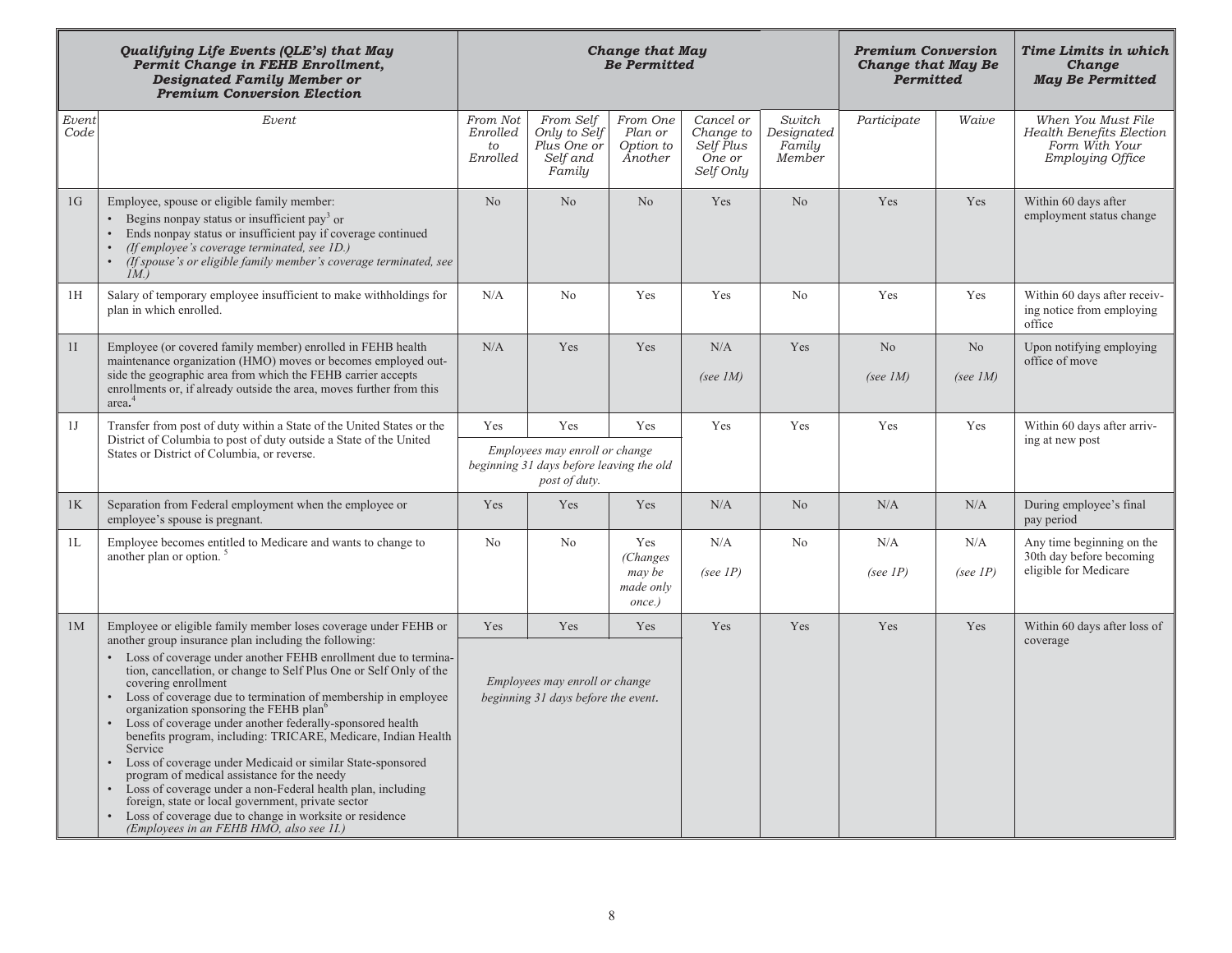|               | Qualifying Life Events (QLE's) that May<br>Permit Change in FEHB Enrollment,<br><b>Designated Family Member or</b><br><b>Premium Conversion Election</b>                                                                                                                                                                                                                                                                                                                                                                                                                                                                                                                                                                                                                                  |                                        |                                                                | <b>Change that May</b><br><b>Be Permitted</b> |                                                            | <b>Premium Conversion</b><br><b>Election Change that</b><br>May Be<br>Permitted |             | Time Limits in which<br>Change<br><b>May Be Permitted</b> |                                                                                                                               |
|---------------|-------------------------------------------------------------------------------------------------------------------------------------------------------------------------------------------------------------------------------------------------------------------------------------------------------------------------------------------------------------------------------------------------------------------------------------------------------------------------------------------------------------------------------------------------------------------------------------------------------------------------------------------------------------------------------------------------------------------------------------------------------------------------------------------|----------------------------------------|----------------------------------------------------------------|-----------------------------------------------|------------------------------------------------------------|---------------------------------------------------------------------------------|-------------|-----------------------------------------------------------|-------------------------------------------------------------------------------------------------------------------------------|
| Event<br>Code | Event                                                                                                                                                                                                                                                                                                                                                                                                                                                                                                                                                                                                                                                                                                                                                                                     | From Not<br>Enrolled<br>to<br>Enrolled | From Self<br>Only to Self<br>Plus One or<br>Self and<br>Family | From One<br>Plan or<br>Option to<br>Another   | Cancel or<br>Change to<br>Self Plus<br>One or<br>Self Only | Switch<br>Designated<br>Family<br>Member                                        | Participate | Waive                                                     | When You Must File<br>Health Benefits Election<br>Form With Your<br><b>Employing Office</b>                                   |
| 1N            | Loss of coverage under a non-Federal group health plan because an<br>employee moves out of the commuting area to accept another posi-<br>tion and the employee's non-Federally employed spouse terminates<br>employment to accompany the employee.                                                                                                                                                                                                                                                                                                                                                                                                                                                                                                                                        | Yes                                    | Yes                                                            | Yes                                           | Yes                                                        | Yes                                                                             | Yes         | Yes                                                       | From 31 days before the<br>employee leaves the com-<br>muting area to 180 days<br>after arriving in the new<br>commuting area |
| 10            | Employee or eligible family member loses coverage due to discon-<br>tinuance in whole or part of FEHB plan. <sup>7</sup>                                                                                                                                                                                                                                                                                                                                                                                                                                                                                                                                                                                                                                                                  | Yes                                    | Yes                                                            | Yes                                           | Yes                                                        | Yes                                                                             | Yes         | Yes                                                       | During open season, unless<br>OPM sets a different time                                                                       |
| 1P            | Enrolled employee or eligible family member gains coverage under<br>FEHB or another group insurance plan, including the following:<br>• Medicare (Employees who become eligible for Medicare and<br>want to change plans or options, see 1L.)<br>TRICARE for Life, due to enrollment in Medicare.<br>TRICARE due to change in employment status, including: (1)<br>entry into active military service, (2) retirement from reserve mil-<br>itary service under Chapter 67, title 10.<br>Health insurance acquired due to change of worksite or residence<br>that affects eligibility for coverage<br>Health insurance acquired due to spouse's or eligible family<br>member's change in employment status (includes state, local, or<br>foreign government or private sector employment). | No                                     | No                                                             | No                                            | Yes <sup>9</sup>                                           | Yes                                                                             | Yes         | Yes                                                       | Within 60 days after QLE                                                                                                      |
| 10            | Change in spouse's or eligible family member's coverage options<br>under a health plan, for example:<br>Employer starts or stops offering a different type of coverage<br>(If no other coverage is available, also see $1\tilde{M}$ .)<br>Change in cost of coverage<br>HMO adds a geographic service area that now makes spouse<br>eligible to enroll in that HMO<br>HMO removes a geographic area that makes spouse ineligible<br>for coverage under that HMO, but other plans or options are<br>available (If no other coverage is available, see $1\overline{M}$ )                                                                                                                                                                                                                    | N <sub>o</sub>                         | N <sub>o</sub>                                                 | No                                            | Yes <sup>9</sup>                                           | Yes                                                                             | Yes<br>Yes  |                                                           | Within 60 days after QLE                                                                                                      |
| 1R            | Employee or eligible family member becomes eligible for assistance<br>under Medicaid or a State Children's Health Insurance Program<br>$(CHIP)$ .                                                                                                                                                                                                                                                                                                                                                                                                                                                                                                                                                                                                                                         | Yes                                    | Yes                                                            | Yes                                           | Yes <sup>9</sup>                                           | Yes                                                                             | Yes         | Yes                                                       | Within 60 days after the<br>date the employee or family<br>member becomes eligible<br>for assistance.                         |

*(If you are a United States Postal Service employee, these rules may be different. Consult your employing office or information provided by your agency.)* 

- 1. Employees may change to Self Only outside of open season only if *the QLE caused* the enrollee to be the last eligible family member under the FEHB enrollment. Employees may change to Self Plus One outside of Open Season only if *the QLE causes* only one family member to be eligible under the FEHB enrollment. Employees may cancel enrollment outside of open season only if *the QLE caused* the enrollee and all eligible family members to acquire other health insurance coverage.
- 2. Employees who enter active military service are given the opportunity to terminate coverage. Termination for this reason does not count against the employee for purposes of meeting the requirements for continuing coverage after retirement. Additional information on the FEHB coverage of employees who return from active military service is available in the Frequently Asked Questions section of the FEHB website at *www.opm.gov/healthcare-insurance/healthcare*.

*(Listing continued on the reverse)*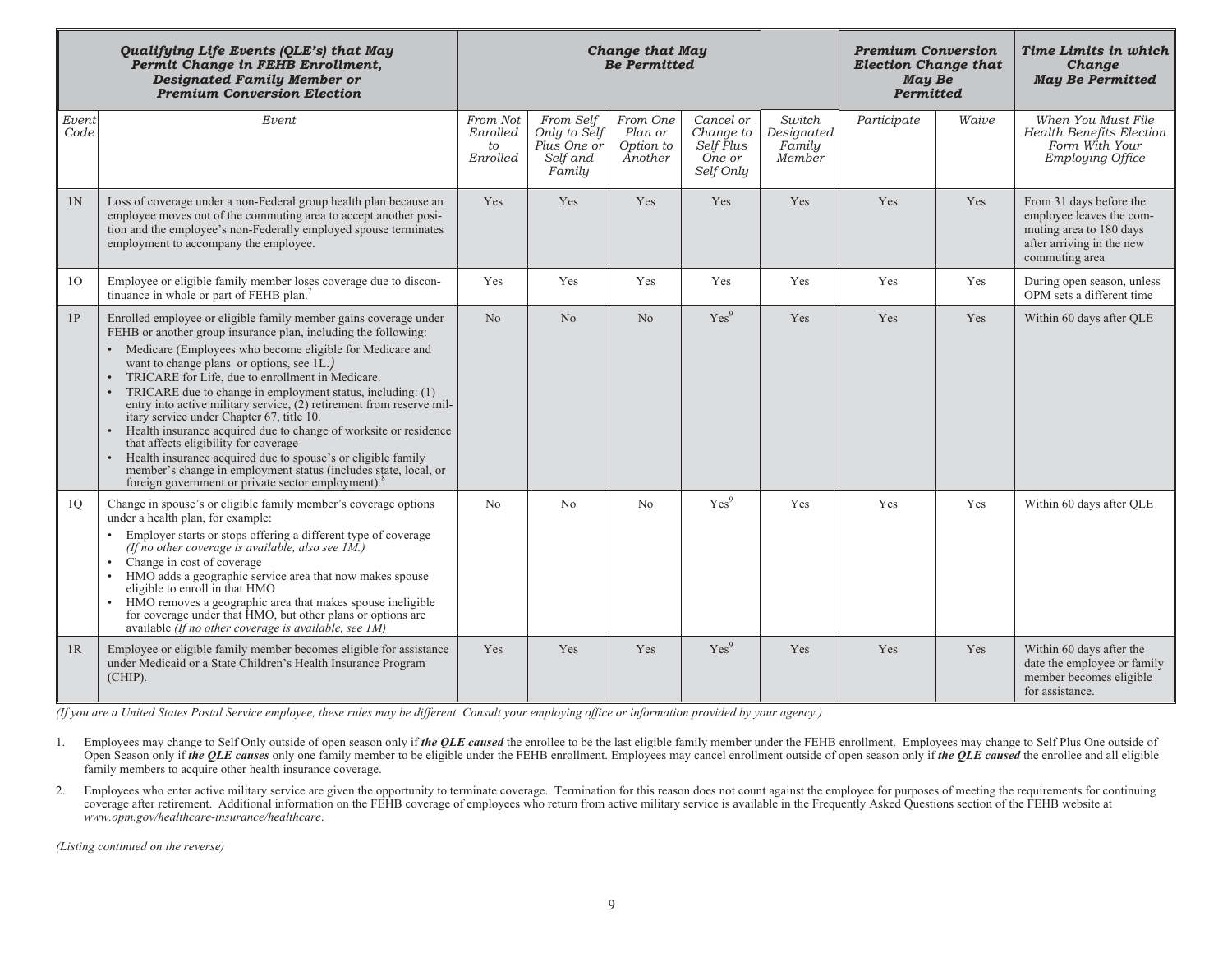- 3. Employees who begin nonpay status or insufficient pay *must* be given an opportunity to elect to continue or terminate coverage. A termination differs from a cancellation as it allows conversion to nongroup coverage and does not count against the employee for purposes of meeting the requirements for continuing coverage after retirement.
- 4. This code reflects the FEHB regulation that gives employees enrolled in an FEHB HMO who *change from Self Only or Self Plus One to Self and Family or from one plan or option to another* a different timeframe than that allowed under 1M. For change to Self-Only or Self Plus One, cancellation, or change in premium conversion status, see 1M.
- 5. This code reflects the FEHB regulation that gives employees enrolled in FEHB a one-time opportunity to change plans or options under a different timeframe than that allowed by 1P. For change to Self Only or Self Plus One, cancellation, or change in premium conversion status, see 1P.
- 6. If employee's membership terminates (e.g., for failure to pay membership dues), the employee organization will notify the agency to *terminate* the enrollment.
- 7. Employee's failure to select another FEHB plan is deemed a cancellation for purposes of meeting the requirements for continuing coverage after retirement.
- 8. Under IRS rules, this includes start/stop of employment or nonpay status, strike or lockout, and change in worksite.
- 9. Employees may change to Self Only outside of Open Season only if the QLE caused all eligible family members to acquire other health insurance coverage. Employees may change to Self Plus One outside of Open Season only if the QLE caused all but one eligible family member to acquire other health insurance coverage. Employees may cancel enrollment outside of Open Season only if the QLE caused the enrollee and all eligible family members to acquire other health insurance coverage.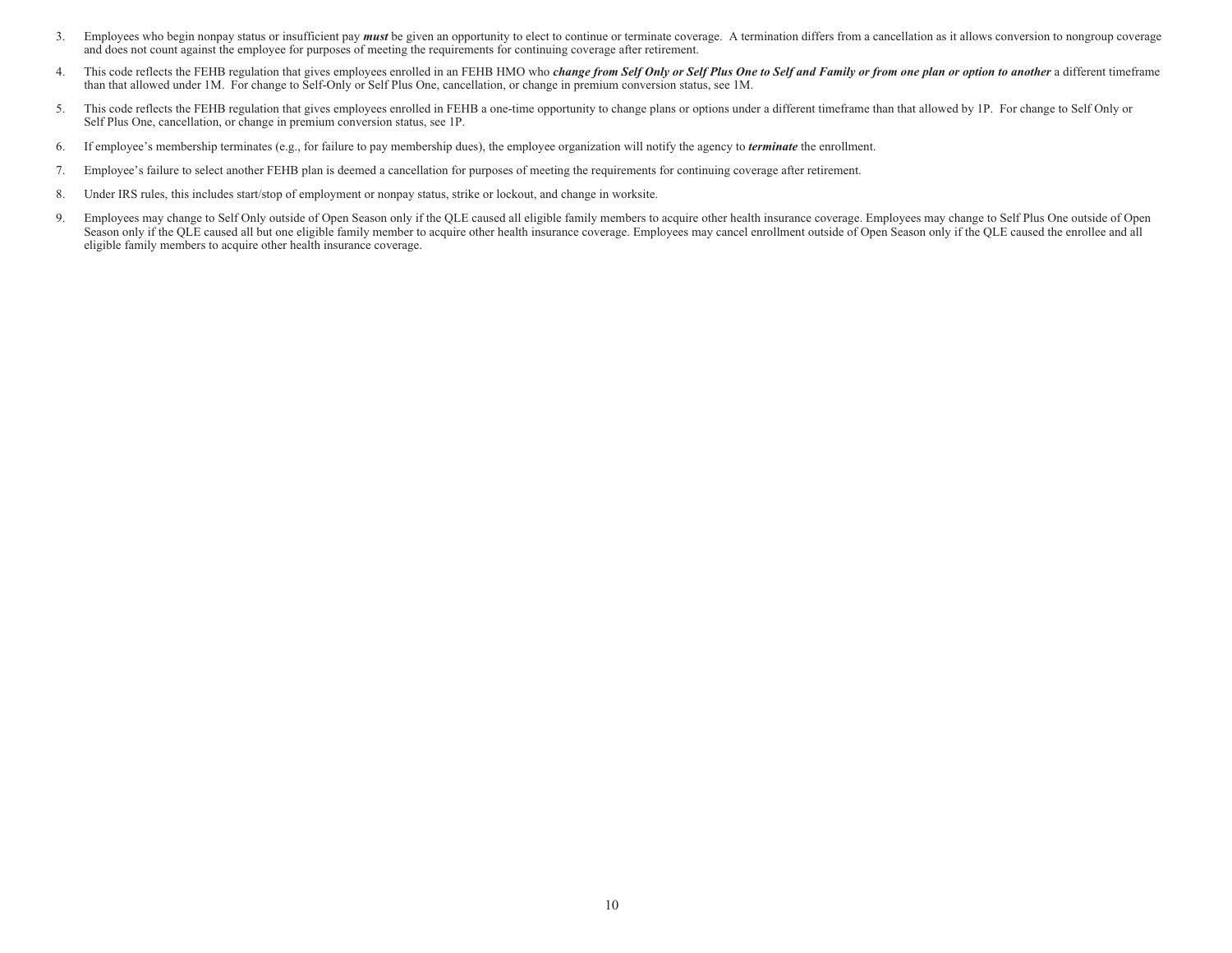### **Tables of Permissible Changes in FEHB Enrollment for Individuals Who Are Not Participating in Premium Conversion**

Enrollment May Be Cancelled or Changed from Self and Family to Self Plus One or Self Only or from Self Plus One to Self Only at Any Time

|                | <b>QLE's That Permit</b><br><b>Enrollment or Change</b>                                                                                                                                                                                                                                                                                                                                                                                                                                                                                                                                                                                                                                                                                                                                                                                                                                                                                         |                                     | <b>Change that May Be Permitted</b>                            |                                                          |                                          | <b>Time Limits</b>                                                                                  |
|----------------|-------------------------------------------------------------------------------------------------------------------------------------------------------------------------------------------------------------------------------------------------------------------------------------------------------------------------------------------------------------------------------------------------------------------------------------------------------------------------------------------------------------------------------------------------------------------------------------------------------------------------------------------------------------------------------------------------------------------------------------------------------------------------------------------------------------------------------------------------------------------------------------------------------------------------------------------------|-------------------------------------|----------------------------------------------------------------|----------------------------------------------------------|------------------------------------------|-----------------------------------------------------------------------------------------------------|
| Event<br>Code  | Event                                                                                                                                                                                                                                                                                                                                                                                                                                                                                                                                                                                                                                                                                                                                                                                                                                                                                                                                           | From Not<br>Enrolled to<br>Enrolled | From Self<br>Only to Self<br>Plus One or<br>Self<br>and Family | From<br><b>One</b><br>Plan or<br>Option<br>to<br>Another | Switch<br>Designated<br>Family<br>Member | When You Must File Health<br>Benefits Election Form With<br>Your Employing Office                   |
| $\overline{2}$ | <b>Annuitant (Includes Compensationers)</b><br>Note for enrolled survivor annuitants: A change in family status based on additional family members can only occur if the additional<br>eligible family members are family members of the deceased employee or annuitant.                                                                                                                                                                                                                                                                                                                                                                                                                                                                                                                                                                                                                                                                        |                                     |                                                                |                                                          |                                          |                                                                                                     |
| 2A             | Open Season                                                                                                                                                                                                                                                                                                                                                                                                                                                                                                                                                                                                                                                                                                                                                                                                                                                                                                                                     | N <sub>o</sub>                      | Yes                                                            | Yes                                                      | Yes                                      | As announced by OPM.                                                                                |
| 2B             | Change in family status; for example: marriage, birth or<br>death of family member, adoption, or divorce.                                                                                                                                                                                                                                                                                                                                                                                                                                                                                                                                                                                                                                                                                                                                                                                                                                       | N <sub>o</sub>                      | Yes                                                            | Yes                                                      | Yes                                      | From 31 days before through 60<br>days after the event.                                             |
| 2C             | Reenrollment of annuitant who suspended FEHB<br>enrollment to enroll in a Medicare Advantage plan,<br>Medicaid or similar State-sponsored program, or to use<br>TRICARE (including Uniformed Services Family Health<br>Plan and TRICARE for Life), Peace Corps, or<br>CHAMPVA, and who later <i>involuntarily</i> loses this<br>coverage under one of these programs.                                                                                                                                                                                                                                                                                                                                                                                                                                                                                                                                                                           | May Reenroll                        | N/A                                                            | N/A                                                      | No                                       | From 31 days before through 60<br>days after involuntary loss of<br>coverage.                       |
| 2D             | Reenrollment of annuitant who suspended FEHB enroll-<br>ment to enroll in a Medicare Advantage plan, Medicaid,<br>or similar State-sponsored program, or to use TRICARE<br>(including Uniformed Services Family Health Plan or<br>TRICARE for Life), Peace Corps, or CHAMPVA, and<br>who wants to reenroll in the FEHB Program for any<br>reason other than an involuntary loss of coverage.                                                                                                                                                                                                                                                                                                                                                                                                                                                                                                                                                    | May Reenroll                        | N/A                                                            | N/A                                                      | N <sub>o</sub>                           | During open season.                                                                                 |
| 2E             | Restoration of annuity or compensation (OWCP)<br>payments, for example:<br>Disability annuitant who was enrolled in FEHB, and<br>whose annuity terminated due to restoration of earning<br>capacity or recovery from disability, and whose<br>annuity is restored;<br>Compensationer whose compensation terminated<br>because of recovery from injury or disease and whose<br>compensation is restored due to a recurrence of<br>medical condition;<br>Surviving spouse who was covered by FEHB<br>immediately before survivor annuity terminated<br>because of remarriage and whose annuity is restored;<br>Surviving child who was covered by FEHB<br>immediately before survivor annuity terminated<br>because student status ended and whose survivor<br>annuity is restored;<br>Surviving child who was covered by FEHB immedi-<br>ately before survivor annuity terminated because of<br>marriage and whose survivor annuity is restored. | Yes                                 | N/A                                                            | N/A                                                      | No                                       | Within 60 days after the retire-<br>ment system or OWCP mails a<br>notice of insurance eligibility. |
| 2F             | Annuitant or eligible family member loses FEHB<br>coverage due to termination, cancellation, or change to<br>Self Plus One or Self Only of the covering enrollment.                                                                                                                                                                                                                                                                                                                                                                                                                                                                                                                                                                                                                                                                                                                                                                             | Yes                                 | Yes                                                            | Yes                                                      | Yes                                      | From 31 days before through 60<br>days after date of loss of cover-<br>age.                         |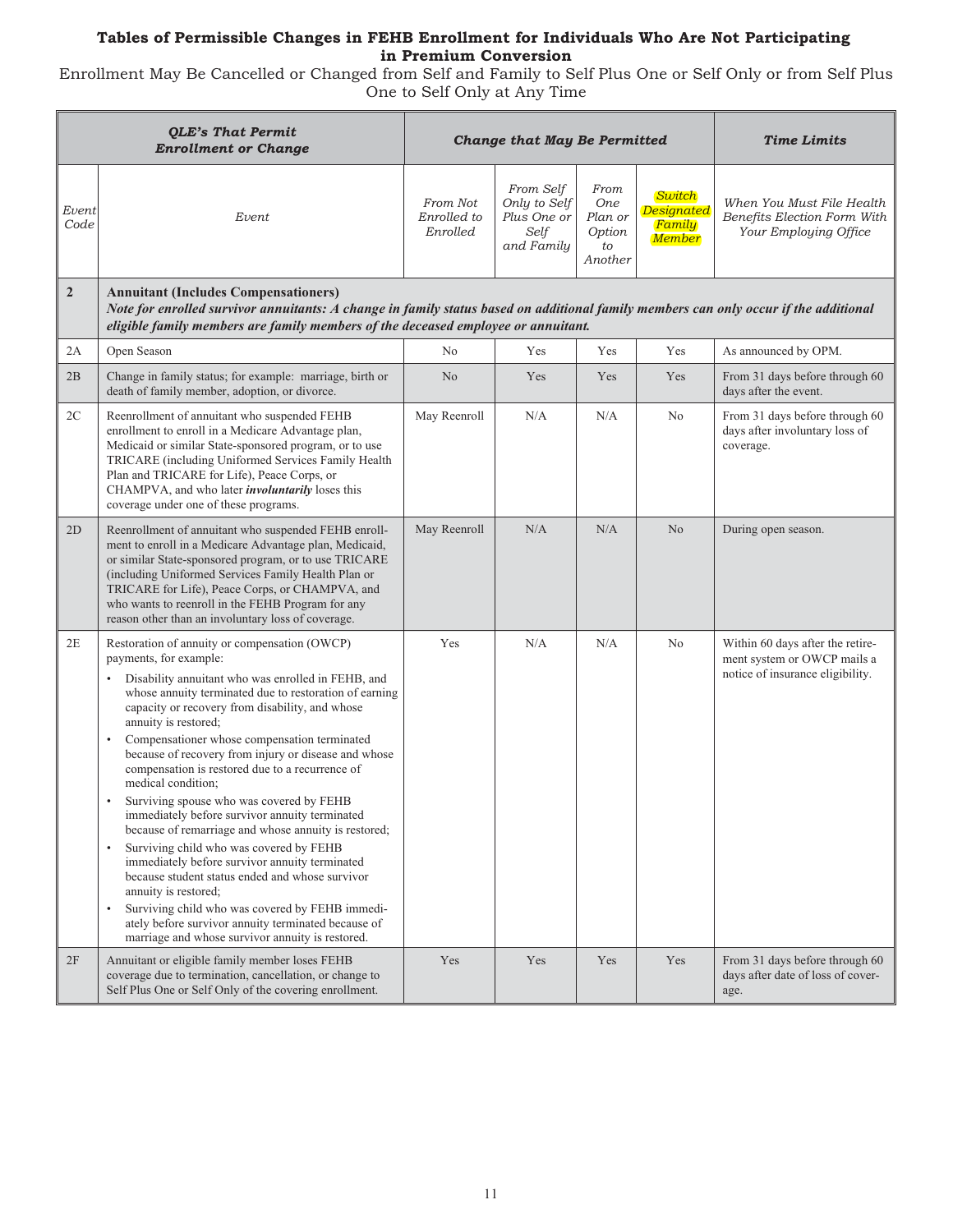|               | <b>QLE's That Permit</b><br><b>Enrollment or Change</b>                                                                                                                                                                                                                                                                                                                                                                                                                                       |                                     | <b>Change that May Be Permitted</b>                            | <b>Time Limits</b>                                       |                                                        |                                                                                                                                                                                                                                                                                                                                                                                                 |  |
|---------------|-----------------------------------------------------------------------------------------------------------------------------------------------------------------------------------------------------------------------------------------------------------------------------------------------------------------------------------------------------------------------------------------------------------------------------------------------------------------------------------------------|-------------------------------------|----------------------------------------------------------------|----------------------------------------------------------|--------------------------------------------------------|-------------------------------------------------------------------------------------------------------------------------------------------------------------------------------------------------------------------------------------------------------------------------------------------------------------------------------------------------------------------------------------------------|--|
| Event<br>Code | Event                                                                                                                                                                                                                                                                                                                                                                                                                                                                                         | From Not<br>Enrolled to<br>Enrolled | From Self<br>Only to Self<br>Plus One or<br>Self<br>and Family | From<br><b>One</b><br>Plan or<br>Option<br>to<br>Another | Switch<br><b>Designated</b><br>Family<br><b>Member</b> | When You Must File Health<br>Benefits Election Form With<br>Your Employing Office                                                                                                                                                                                                                                                                                                               |  |
| 2G            | Annuitant or eligible family member loses coverage<br>under another group insurance plan, for example:<br>Loss of coverage under another federally-sponsored<br>health benefits program;<br>• Loss of coverage due to termination of membership in<br>the employee organization sponsoring the FEHB plan;<br>Loss of coverage under Medicaid or similar<br>$\bullet$<br>State-sponsored program (but see events 2C and 2D);<br>Loss of coverage under a non-Federal health plan.<br>$\bullet$ | No                                  | Yes                                                            | Yes                                                      | Yes                                                    | From 31 days before through 60<br>days after loss of coverage.                                                                                                                                                                                                                                                                                                                                  |  |
| 2H            | Annuitant or eligible family member loses coverage due<br>to the discontinuance, in whole or part, of an FEHB plan.                                                                                                                                                                                                                                                                                                                                                                           | N/A                                 | Yes                                                            | Yes                                                      | Yes                                                    | During open season, unless<br>OPM sets a different time.                                                                                                                                                                                                                                                                                                                                        |  |
| 2I            | Annuitant or covered family member in a Health<br>Maintenance Organization (HMO) moves or becomes<br>employed outside the geographic area from which the<br>carrier accepts enrollments, or if already outside this area,<br>moves or becomes employed further from this area.                                                                                                                                                                                                                | N/A                                 | Yes                                                            | Yes                                                      | Yes                                                    | Upon notifying the employing<br>office of the move or change of<br>place of employment.                                                                                                                                                                                                                                                                                                         |  |
| 2J            | Employee in an overseas post of duty retires or dies.                                                                                                                                                                                                                                                                                                                                                                                                                                         | N <sub>o</sub>                      | Yes                                                            | Yes                                                      | Yes                                                    | Within 60 days after retirement<br>or death.                                                                                                                                                                                                                                                                                                                                                    |  |
| 2K            | An enrolled annuitant separates from duty after serving<br>31 days or more in a uniformed service.                                                                                                                                                                                                                                                                                                                                                                                            | N/A                                 | Yes                                                            | Yes                                                      | N <sub>0</sub>                                         | Within 60 days after separation<br>from the uniformed service.                                                                                                                                                                                                                                                                                                                                  |  |
| 2L            | On becoming eligible for Medicare.<br>(This change may be made only once in a lifetime.)                                                                                                                                                                                                                                                                                                                                                                                                      | N/A                                 | N <sub>0</sub>                                                 | Yes                                                      | N <sub>0</sub>                                         | At any time beginning on the<br>30th day before becoming eligi-<br>ble for Medicare.                                                                                                                                                                                                                                                                                                            |  |
| 2M            | Annuitant's annuity is insufficient to make withholdings<br>for plan in which enrolled.                                                                                                                                                                                                                                                                                                                                                                                                       | N/A                                 | N <sub>0</sub>                                                 | Yes                                                      | N <sub>o</sub>                                         | Employing office will advise<br>annuitant of the options.                                                                                                                                                                                                                                                                                                                                       |  |
| 3             | <b>Former Spouse Under The Spouse Equity Provisions</b><br>Note: Former spouse may change to Self Plus One or Self and Family only if family members are also eligible family members of the<br>employee or annuitant.                                                                                                                                                                                                                                                                        |                                     |                                                                |                                                          |                                                        |                                                                                                                                                                                                                                                                                                                                                                                                 |  |
| 3A            | Initial opportunity to enroll. Former spouse must be<br>eligible to enroll under the authority of the Civil Service<br>Retirement Spouse Equity Act of 1984 (P.L. 98-615), as<br>amended, the Intelligence Authorization Act of 1986<br>(P.L. 99-569), or the Foreign Relations Authorization<br>Act, Fiscal Years 1988 and 1989 (P.L. 100-204).                                                                                                                                              | Yes                                 | N/A                                                            | N/A                                                      | $\rm N/A$                                              | Generally, must apply within<br>60 days after dissolution of<br>marriage. However, if a retiring<br>employee elects to provide a<br>former spouse annuity or<br>insurable interest annuity for<br>the former spouse, the former<br>spouse must apply within 60<br>days after OPM's notice of<br>eligibility for FEHB. May enroll<br>any time after employing office<br>establishes eligibility. |  |
| 3B            | Open Season.                                                                                                                                                                                                                                                                                                                                                                                                                                                                                  | N <sub>o</sub>                      | Yes                                                            | Yes                                                      | Yes                                                    | As announced by OPM.                                                                                                                                                                                                                                                                                                                                                                            |  |
| 3C            | Change in family status based on addition of family<br>members who are also eligible family members of the<br>employee or annuitant.                                                                                                                                                                                                                                                                                                                                                          | N <sub>o</sub>                      | Yes                                                            | Yes                                                      | Yes                                                    | From 31 days before through 60<br>days after change in family<br>status.                                                                                                                                                                                                                                                                                                                        |  |
| 3D            | Reenrollment of former spouse who suspended FEHB<br>enrollment to enroll in a Medicare Advantage plan,<br>Medicaid, or similar State-sponsored program, or to<br>use TRICARE (including Uniformed Services Family<br>Health Plan or TRICARE for Life), Peace Corps, or<br>CHAMPVA, and who later <i>involuntarily</i> loses this<br>coverage under one of these programs.                                                                                                                     | May reenroll                        | N/A                                                            | N/A                                                      | No                                                     | From 31 days before through 60<br>days after involuntary loss of<br>coverage.                                                                                                                                                                                                                                                                                                                   |  |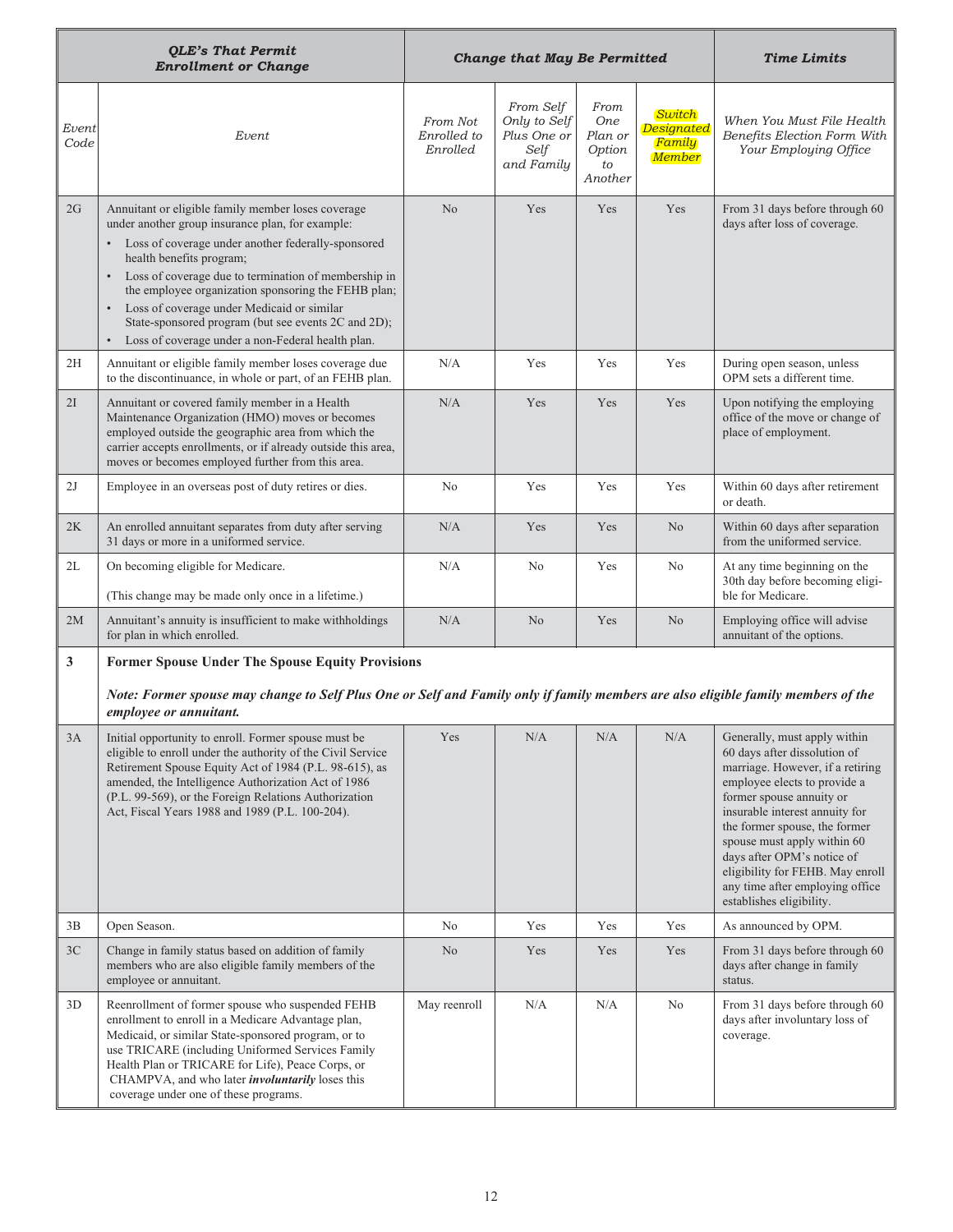|                         | <b>QLE's That Permit</b><br><b>Enrollment or Change</b>                                                                                                                                                                                                                                                                                                                                                                                                                                                |                                     | <b>Change that May Be Permitted</b>                            | <b>Time Limits</b>                                    |                                                        |                                                                                                            |  |
|-------------------------|--------------------------------------------------------------------------------------------------------------------------------------------------------------------------------------------------------------------------------------------------------------------------------------------------------------------------------------------------------------------------------------------------------------------------------------------------------------------------------------------------------|-------------------------------------|----------------------------------------------------------------|-------------------------------------------------------|--------------------------------------------------------|------------------------------------------------------------------------------------------------------------|--|
| Event<br>Code           | Event                                                                                                                                                                                                                                                                                                                                                                                                                                                                                                  | From Not<br>Enrolled to<br>Enrolled | From Self<br>Only to Self<br>Plus One or<br>Self<br>and Family | From<br><b>One</b><br>Plan or<br>Option to<br>Another | Switch<br><b>Designated</b><br>Family<br><b>Member</b> | When You Must File Health<br>Benefits Election Form With<br>Your Employing Office                          |  |
| 3E                      | Reenrollment of former spouse who suspended FEHB<br>enrollment to enroll in a Medicare Advantage plan,<br>Medicaid, or similar State-sponsored program, or to use<br>TRICARE (including Uniformed Services Family Health<br>Plan or TRICARE for Life), Peace Corps, or<br>CHAMPVA, and who wants to reenroll in the FEHB<br>Program for any reason other than an involuntary loss of<br>coverage.                                                                                                      | May reenroll                        | N/A                                                            | N/A                                                   | N <sub>o</sub>                                         | During open season.                                                                                        |  |
| 3F                      | Former spouse or eligible child loses FEHB coverage<br>due to termination, cancellation, or change to Self Only<br>of the covering enrollment.                                                                                                                                                                                                                                                                                                                                                         | Yes                                 | Yes                                                            | Yes                                                   | Yes                                                    | From 31 days before through 60<br>days after date of loss of cover-<br>age.                                |  |
| 3 <sub>G</sub>          | Enrolled former spouse or eligible child loses coverage<br>under another group insurance plan, for example:<br>Loss of coverage under another federally-sponsored<br>health benefits program;<br>Loss of coverage due to termination of membership in<br>$\bullet$<br>the employee organization sponsoring the FEHB plan;<br>Loss of coverage under Medicaid or similar<br>$\bullet$<br>State-sponsored program (but see 3D and 3E);<br>Loss of coverage under a non-Federal health plan.<br>$\bullet$ | N/A                                 | Yes                                                            | Yes                                                   | Yes                                                    | From 31 days before through 60<br>days after loss of coverage.                                             |  |
| 3H                      | Former spouse or eligible family member loses coverage<br>due to the discontinuance, in whole or part, of an FEHB<br>plan.                                                                                                                                                                                                                                                                                                                                                                             | N/A                                 | Yes                                                            | Yes                                                   | Yes                                                    | During open season, unless<br>OPM sets a different time.                                                   |  |
| 3I                      | Former spouse or covered family member in a Health<br>Maintenance Organization (HMO) moves or becomes<br>employed outside the geographic area from which the<br>carrier accepts enrollments, or if already outside this<br>area, moves or becomes employed further from this area.                                                                                                                                                                                                                     | N/A                                 | Yes                                                            | Yes                                                   | Yes                                                    | Upon notifying the employing<br>office of the move or change of<br>place of employment.                    |  |
| 3J                      | On becoming eligible for Medicare<br>(This change may be made only once in a lifetime.)                                                                                                                                                                                                                                                                                                                                                                                                                | N/A                                 | N <sub>0</sub>                                                 | Yes                                                   | No                                                     | At any time beginning the 30th<br>day before becoming eligible for<br>Medicare.                            |  |
| 3K                      | Former spouse's annuity is insufficient to make FEHB<br>withholdings for plan in which enrolled.                                                                                                                                                                                                                                                                                                                                                                                                       | N <sub>o</sub>                      | N <sub>0</sub>                                                 | Yes                                                   | N <sub>o</sub>                                         | Retirement system will advise<br>former spouse of options.                                                 |  |
| $\overline{\mathbf{4}}$ | Temporary Continuation of Coverage (TCC) For Eligible Former Employees, Former Spouses, and Children.                                                                                                                                                                                                                                                                                                                                                                                                  |                                     |                                                                |                                                       |                                                        |                                                                                                            |  |
|                         | Note: Former spouse may change to Self Plus One or Self and Family only if family members are also eligible family members of the<br>employee or annuitant.                                                                                                                                                                                                                                                                                                                                            |                                     |                                                                |                                                       |                                                        |                                                                                                            |  |
| 4A                      | Opportunity to enroll for continued coverage under TCC<br>provisions:<br>Former employee<br>Former spouse<br>Child who ceases to qualify as a family<br>member                                                                                                                                                                                                                                                                                                                                         | Yes<br>Yes<br>Yes                   | Yes<br>N/A<br>N/A                                              | Yes<br>N/A<br>N/A                                     | N/A                                                    | Within 60 days after the qualify-<br>ing event, or receiving notice of<br>eligibility, whichever is later. |  |
| 4B                      | Open Season:<br>Former employee<br>Former spouse<br>Child who ceases to qualify as a family<br>member                                                                                                                                                                                                                                                                                                                                                                                                  | No<br>No<br>No                      | Yes<br>Yes<br>Yes                                              | Yes<br>Yes<br>Yes                                     | Yes                                                    | As announced by OPM.                                                                                       |  |
| 4C                      | Change in family status (except former spouse); for<br>example, marriage, birth or death of family member,<br>adoption, or divorce.                                                                                                                                                                                                                                                                                                                                                                    | N <sub>o</sub>                      | Yes                                                            | Yes                                                   | Yes                                                    | From 31 days before through 60<br>days after event.                                                        |  |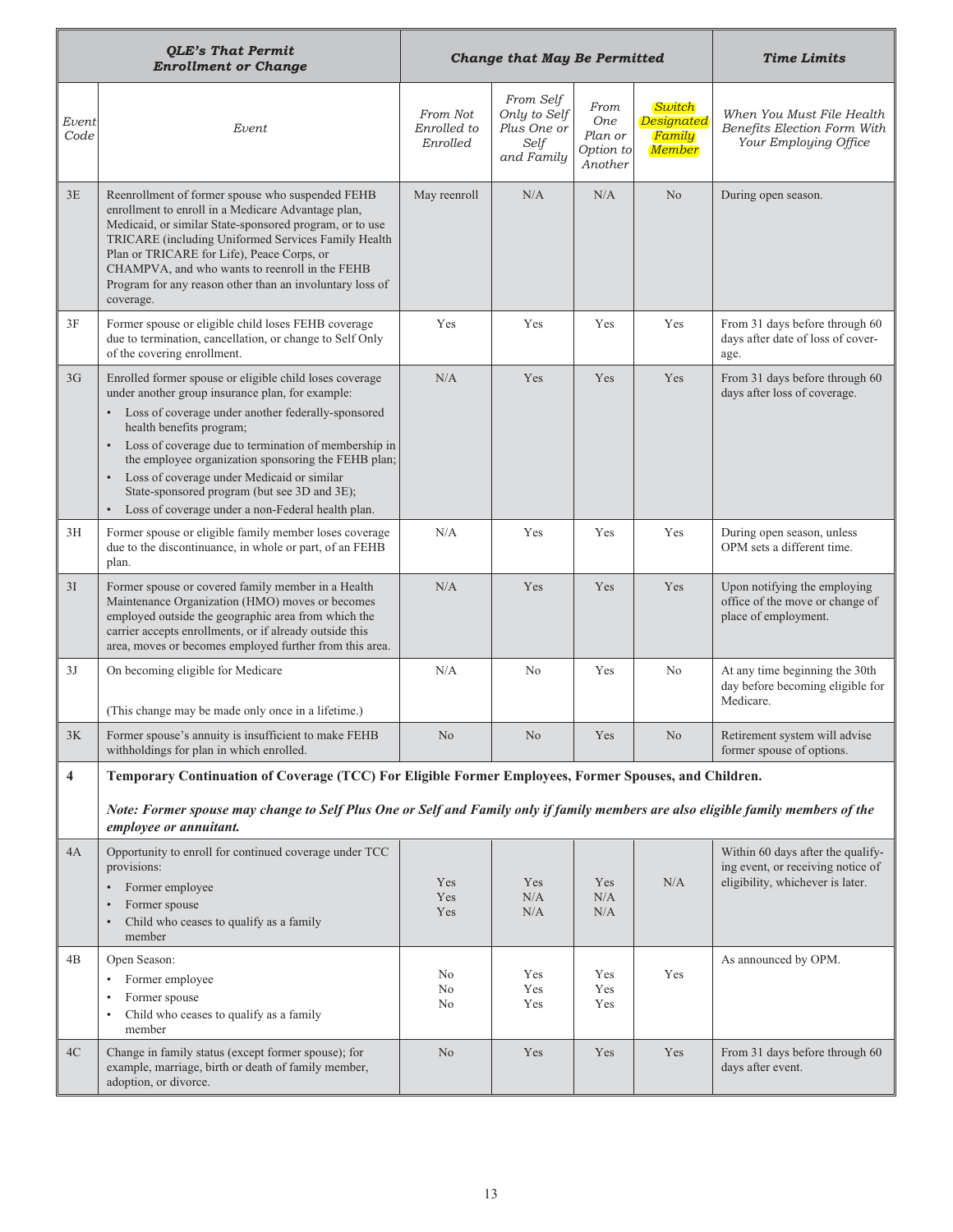|               | <b>QLE's That Permit</b><br><b>Enrollment or Change</b>                                                                                                                                                                                                                                                                                                                                                                                                                                                                                                                                                                                                                        |                                     | <b>Change that May Be Permitted</b>                            | <b>Time Limits</b>                                       |                                                 |                                                                                                                                                  |  |
|---------------|--------------------------------------------------------------------------------------------------------------------------------------------------------------------------------------------------------------------------------------------------------------------------------------------------------------------------------------------------------------------------------------------------------------------------------------------------------------------------------------------------------------------------------------------------------------------------------------------------------------------------------------------------------------------------------|-------------------------------------|----------------------------------------------------------------|----------------------------------------------------------|-------------------------------------------------|--------------------------------------------------------------------------------------------------------------------------------------------------|--|
| Event<br>Code | Event                                                                                                                                                                                                                                                                                                                                                                                                                                                                                                                                                                                                                                                                          | From Not<br>Enrolled to<br>Enrolled | From Self<br>Only to Self<br>Plus One or<br>Self and<br>Family | From<br><b>One</b><br>Plan or<br>Option<br>to<br>Another | Switch<br>Designated<br>Family<br><b>Member</b> | When You Must File Health<br>Benefits Election Form With<br>Your Employing Office                                                                |  |
| 4D            | Change in family status of former spouse, based on<br>addition of family members who are eligible family<br>members of the employee or annuitant.                                                                                                                                                                                                                                                                                                                                                                                                                                                                                                                              | N <sub>o</sub>                      | Yes                                                            | Yes                                                      | Yes                                             | From 31 days before through 60<br>days after event.                                                                                              |  |
| 4E            | Reenrollment of a former employee, former spouse, or<br>child whose TCC enrollment was terminated because of<br>other FEHB coverage and who loses the other FEHB<br>coverage before the TCC period of eligibility (18 or 36<br>months) expires.                                                                                                                                                                                                                                                                                                                                                                                                                                | May reenroll                        | N/A                                                            | N/A                                                      | No                                              | From 31 days before through 60<br>days after the event. Enrollment<br>is retroactive to the date of the<br>loss of the other FEHB cover-<br>age. |  |
| 4F            | Enrollee or eligible family member loses coverage<br>under FEHB or another group insurance plan, for<br>example:<br>Loss of coverage under another FEHB enrollment<br>due to termination, cancellation, or change to Self<br>Plus One or Self Only of the covering enrollment<br>(but see event 4E);<br>Loss of coverage under another federally-sponsored<br>health benefits program;<br>Loss of coverage due to termination of membership<br>$\bullet$<br>in the employee organization sponsoring the FEHB<br>plan;<br>Loss of coverage under Medicaid or similar<br>$\bullet$<br>State-sponsored program;<br>Loss of coverage under a non-Federal health plan.<br>$\bullet$ | N <sub>o</sub>                      | Yes                                                            | Yes                                                      | Yes                                             | From 31 days before through 60<br>days after loss of coverage.                                                                                   |  |
| 4G            | Enrollee or eligible family member loses coverage due<br>to the discontinuance, in whole or part, of an FEHB<br>plan.                                                                                                                                                                                                                                                                                                                                                                                                                                                                                                                                                          | N/A                                 | Yes                                                            | Yes                                                      | Yes                                             | During open season, unless<br>OPM sets a different time.                                                                                         |  |
| 4H            | Enrollee or covered family member in a Health<br>Maintenance Organization (HMO) moves or becomes<br>employed outside the geographic area from which the<br>carrier accepts enrollments, or if already outside this<br>area, moves or becomes employed further from this<br>area.                                                                                                                                                                                                                                                                                                                                                                                               | N/A                                 | Yes                                                            | Yes                                                      | No                                              | Upon notifying the employing<br>office of the move or change of<br>place of employment.                                                          |  |
| 4I            | On becoming eligible for Medicare.<br>(This change may be made only once in a lifetime.)                                                                                                                                                                                                                                                                                                                                                                                                                                                                                                                                                                                       | N/A                                 | No                                                             | Yes                                                      | No                                              | At any time beginning on the<br>30th day before becoming eligi-<br>ble for Medicare.                                                             |  |
| $\sqrt{5}$    | <b>Employees Who Are Not Participating In Premium Conversion</b>                                                                                                                                                                                                                                                                                                                                                                                                                                                                                                                                                                                                               |                                     |                                                                |                                                          |                                                 |                                                                                                                                                  |  |
| 5A            | Initial opportunity to enroll.                                                                                                                                                                                                                                                                                                                                                                                                                                                                                                                                                                                                                                                 | Yes                                 | N/A                                                            | N/A                                                      | N/A                                             | Within 60 days after becoming<br>eligible.                                                                                                       |  |
| 5B            | Open Season.                                                                                                                                                                                                                                                                                                                                                                                                                                                                                                                                                                                                                                                                   | Yes                                 | Yes                                                            | Yes                                                      | Yes                                             | As announced by OPM.                                                                                                                             |  |
| 5C            | Change in family status; for example: marriage, birth or<br>death of family member, adoption, or divorce                                                                                                                                                                                                                                                                                                                                                                                                                                                                                                                                                                       | Yes                                 | Yes                                                            | Yes                                                      | Yes                                             | From 31 days before through 60<br>days after event.                                                                                              |  |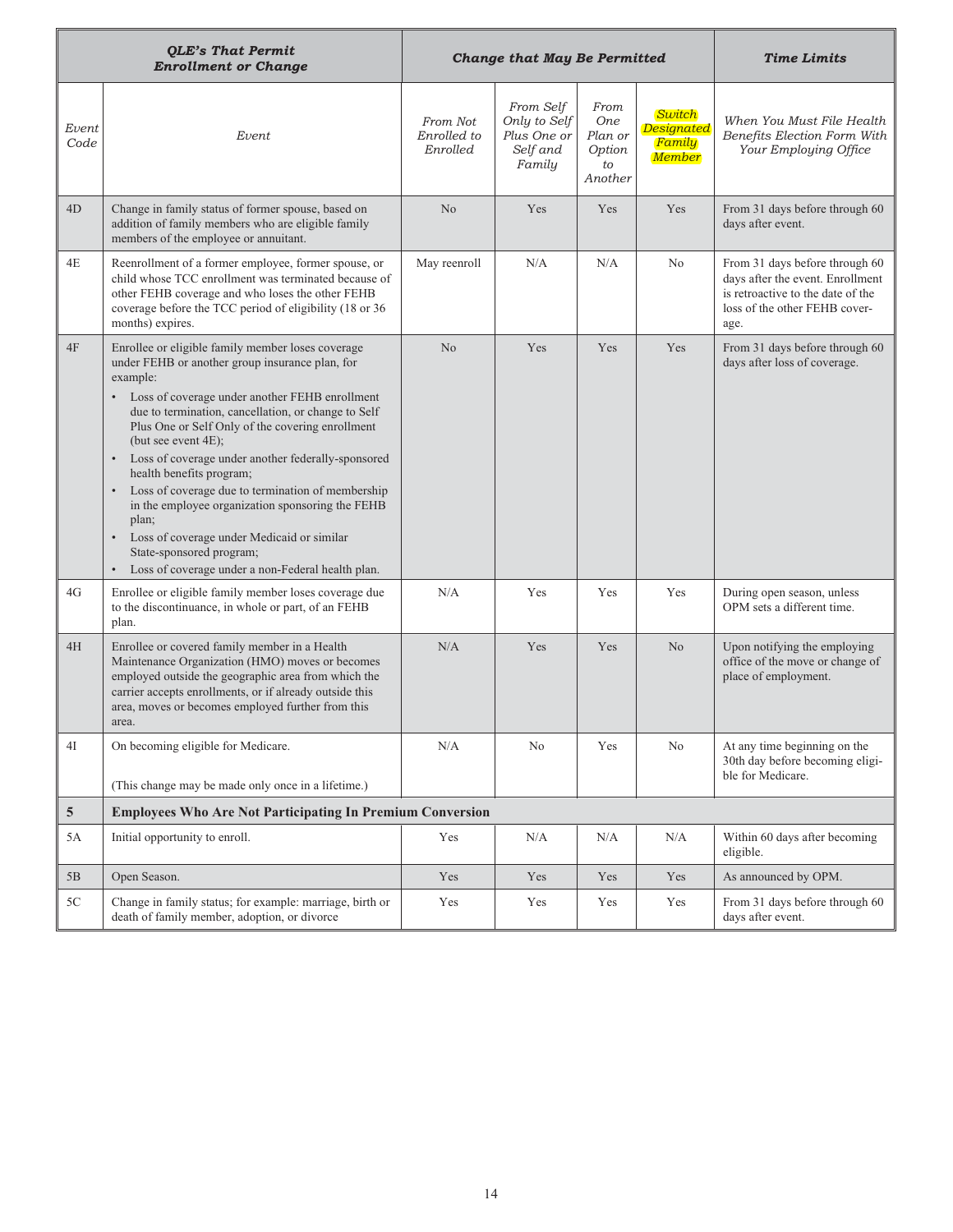|               | <b>QLE's That Permit</b><br><b>Enrollment or Change</b>                                                                                                                                                                                                                                                                                                                                                                                                                                                                                                                                                                                                                      |                                     | <b>Change that May Be Permitted</b>                            | <b>Time Limits</b>                                       |                                                 |                                                                                                                                   |  |  |
|---------------|------------------------------------------------------------------------------------------------------------------------------------------------------------------------------------------------------------------------------------------------------------------------------------------------------------------------------------------------------------------------------------------------------------------------------------------------------------------------------------------------------------------------------------------------------------------------------------------------------------------------------------------------------------------------------|-------------------------------------|----------------------------------------------------------------|----------------------------------------------------------|-------------------------------------------------|-----------------------------------------------------------------------------------------------------------------------------------|--|--|
| Event<br>Code | Event                                                                                                                                                                                                                                                                                                                                                                                                                                                                                                                                                                                                                                                                        | From Not<br>Enrolled to<br>Enrolled | From Self<br>Only to Self<br>Plus One or<br>Self and<br>Family | From<br><b>One</b><br>Plan or<br>Option<br>to<br>Another | Switch<br>Designated<br>Family<br><b>Member</b> | When You Must File Health<br>Benefits Election Form With<br>Your Employing Office                                                 |  |  |
| 5D            | Change in employment status, for example:<br>Reemployment after a break in service of more than 3<br>$\bullet$<br>days;<br>Return to pay status following loss of coverage due to<br>expiration of 365 days of LWOP status or termination<br>of coverage during LWOP;<br>Return to pay sufficient to make withholdings<br>after termination of coverage during a period of<br>insufficient pay;<br>Restoration to civilian position after serving in<br>uniformed services;<br>Change from temporary appointment to appointment<br>$\bullet$<br>that entitles employee receipt of Government<br>contribution;<br>Change to or from part-time career employment.<br>$\bullet$ | Yes                                 | Yes                                                            | Yes                                                      | N <sub>o</sub>                                  | Within 60 days of employment<br>status change.                                                                                    |  |  |
| 5E            | Separation from Federal employment when the<br>employee is employee's spouse is pregnant.                                                                                                                                                                                                                                                                                                                                                                                                                                                                                                                                                                                    | Yes                                 | Yes                                                            | Yes                                                      | No                                              | Enrollment or change must<br>occur during final pay period of<br>employment.                                                      |  |  |
| 5F            | Transfer from a post of duty within the United States to<br>a post of duty outside the United States, or reverse.                                                                                                                                                                                                                                                                                                                                                                                                                                                                                                                                                            | Yes                                 | Yes                                                            | Yes                                                      | Yes                                             | From 31 days before leaving old<br>post through 60 days after arriv-<br>ing at new post.                                          |  |  |
| 5G            | Employee or eligible family member loses coverage<br>under FEHB or another group insurance plan, for<br>example:<br>Loss of coverage under another FEHB enrollment<br>due to termination, cancellation, or change to Self<br>Plus One or Self Only of the covering enrollment;<br>Loss of coverage under another federally-sponsored<br>$\bullet$<br>health benefits program;<br>Loss of coverage due to termination of membership<br>٠<br>in the employee organization sponsoring the FEHB<br>plan;<br>Loss of coverage under Medicaid or similar<br>$\bullet$<br>State-sponsored program;<br>Loss of coverage under a non-Federal health plan.<br>٠                        | Yes                                 | Yes                                                            | Yes                                                      | Yes                                             | From 31 days before through 60<br>days after loss of coverage.                                                                    |  |  |
| 5H            | Enrollee or eligible family member loses coverage due<br>to the discontinuance, in whole or part, of an FEHB<br>plan.                                                                                                                                                                                                                                                                                                                                                                                                                                                                                                                                                        | N/A                                 | Yes                                                            | Yes                                                      | Yes                                             | During open season, unless<br>OPM sets a different time.                                                                          |  |  |
| 51            | Loss of coverage under a non-Federal group health plan<br>because an employee moves out of the commuting area<br>to accept another position and the employee's<br>non-federally employed spouse terminates employment<br>to accompany the employee.                                                                                                                                                                                                                                                                                                                                                                                                                          | Yes                                 | Yes                                                            | Yes                                                      | Yes                                             | From 31 days before the<br>employee leaves the commuting<br>area through 180 days after<br>arriving in the new commuting<br>area. |  |  |
| 5J            | Employee or covered family member in a Health<br>Maintenance Organization (HMO) moves or becomes<br>employed outside the geographic area from which the<br>carrier accepts enrollments, or if already outside the<br>area, moves or becomes employed further from this<br>area.                                                                                                                                                                                                                                                                                                                                                                                              | N/A                                 | Yes                                                            | Yes                                                      | Yes                                             | Upon notifying the employing<br>office of the move or change of<br>place of employment.                                           |  |  |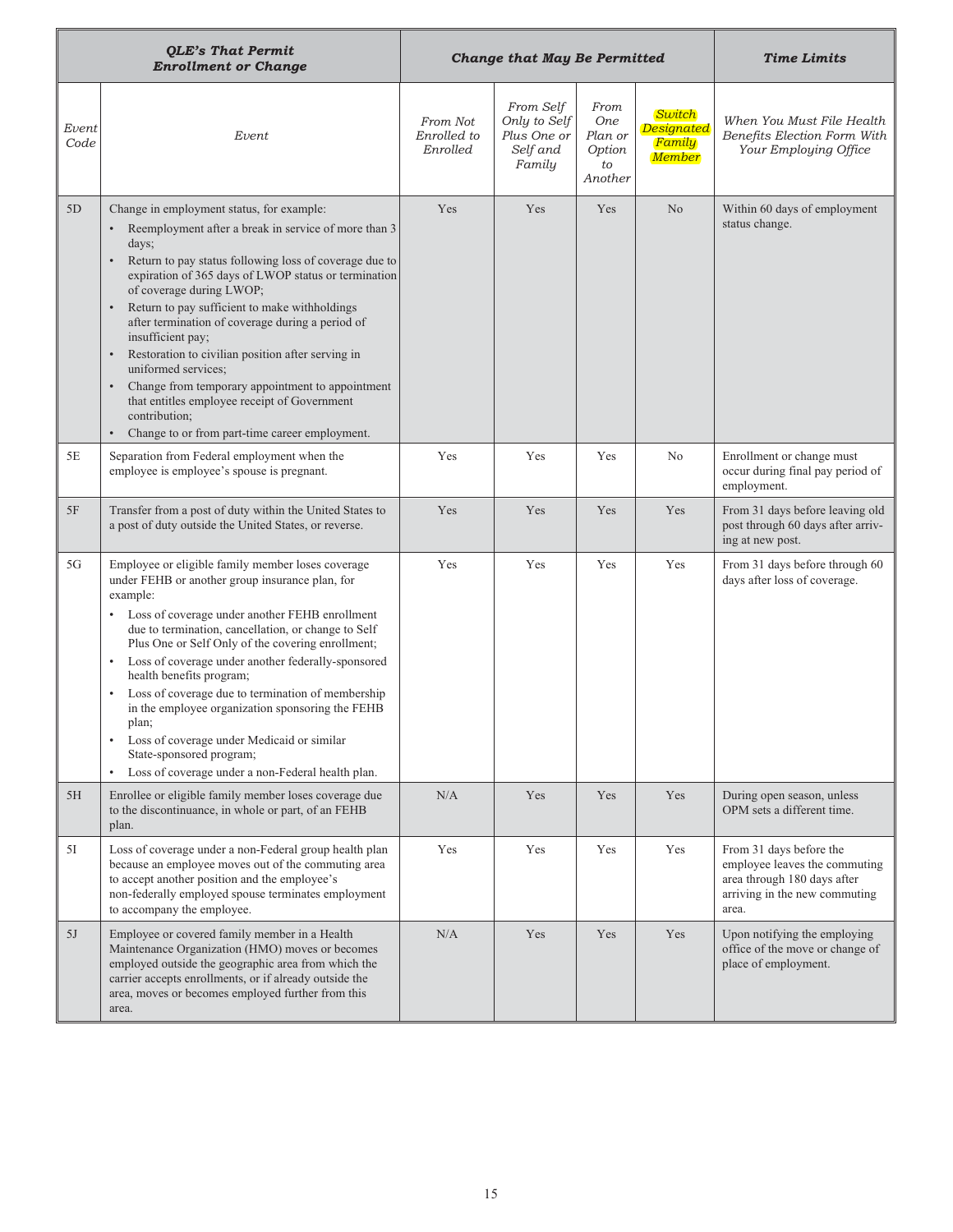|               | <b>QLE's That Permit</b><br><b>Enrollment or Change</b>                                                                                        |                                     | <b>Change that May Be Permitted</b>                            | <b>Time Limits</b>                                                 |                                                 |                                                                                                    |  |
|---------------|------------------------------------------------------------------------------------------------------------------------------------------------|-------------------------------------|----------------------------------------------------------------|--------------------------------------------------------------------|-------------------------------------------------|----------------------------------------------------------------------------------------------------|--|
| Event<br>Code | Event                                                                                                                                          | From Not<br>Enrolled to<br>Enrolled | From Self<br>Only to Self<br>Plus One or<br>Self<br>and Family | From<br><b>One</b><br>Plan or<br>Option<br>$t_{\Omega}$<br>Another | Switch<br>Designated<br>Family<br><b>Member</b> | When You Must File Health<br>Benefits Election Form With<br>Your Employing Office                  |  |
| 5K            | On becoming eligible for Medicare<br>(This change may be made only once in a lifetime.)                                                        | N/A                                 | No                                                             | N/A                                                                | No                                              | At any time beginning on the<br>30th day before becoming<br>eligible for Medicare.                 |  |
| 5L            | Temporary employee completes one year of continuous<br>service in accordance with 5 U.S.C. Section 8906a.                                      | Yes                                 | N/A                                                            | N/A                                                                | No                                              | Within 60 days after becoming<br>eligible.                                                         |  |
| 5M            | Salary of temporary employee insufficient to make<br>withholdings for plan in which enrolled.                                                  | N/A                                 | No                                                             | Yes                                                                | No                                              | Within 60 days after receiving<br>notice from employing office.                                    |  |
| 5N            | Employee or eligible family member becomes eligible for<br>assistance under Medicaid or a State Children's Health<br>Insurance Program (CHIP). | Yes                                 | Yes                                                            | Yes                                                                | Yes                                             | Within 60 days after the date the<br>employee or family member<br>becomes eligible for assistance. |  |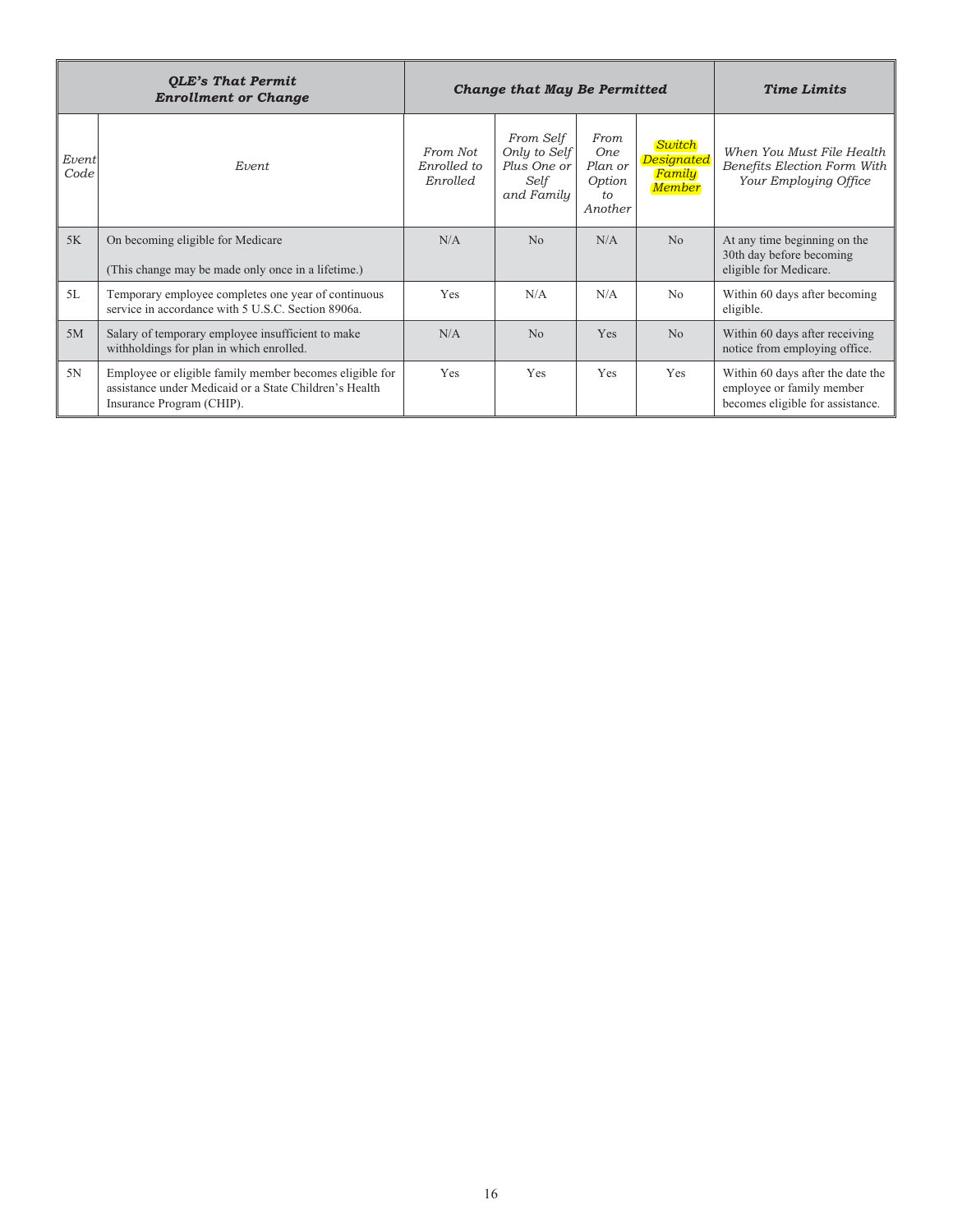# **Health Benefits Election Form**

| Health Benefits Program                                                                                                                                                                                                                                                                                                  |                                                                                                                                                 |     |                                                             |  |   |                                    |  |         |                |                       |              |                                                                                                  |                                                                                |                                                                                |
|--------------------------------------------------------------------------------------------------------------------------------------------------------------------------------------------------------------------------------------------------------------------------------------------------------------------------|-------------------------------------------------------------------------------------------------------------------------------------------------|-----|-------------------------------------------------------------|--|---|------------------------------------|--|---------|----------------|-----------------------|--------------|--------------------------------------------------------------------------------------------------|--------------------------------------------------------------------------------|--------------------------------------------------------------------------------|
| Part A - Enrollee and Family Member Information (for additional family members use a separate sheet and attach)<br>1. Enrollee name (last, first, middle initial)                                                                                                                                                        | 2. Social Security Number 3. Date of birth $\frac{mm}{dd/vvv}$                                                                                  |     |                                                             |  |   |                                    |  | 4. Sex  |                |                       |              |                                                                                                  | 5. Are you married?                                                            |                                                                                |
|                                                                                                                                                                                                                                                                                                                          |                                                                                                                                                 |     |                                                             |  |   |                                    |  |         |                |                       |              |                                                                                                  |                                                                                |                                                                                |
|                                                                                                                                                                                                                                                                                                                          |                                                                                                                                                 |     |                                                             |  |   |                                    |  | М       |                |                       |              |                                                                                                  | Yes                                                                            | No                                                                             |
| 6. Home mailing address (including ZIP Code)                                                                                                                                                                                                                                                                             |                                                                                                                                                 |     | 7. If you are covered by Medicare,<br>check all that apply. |  |   |                                    |  |         |                |                       |              | 8. Medicare Claim Number                                                                         |                                                                                |                                                                                |
|                                                                                                                                                                                                                                                                                                                          |                                                                                                                                                 |     | A                                                           |  | B | D                                  |  |         |                |                       |              |                                                                                                  |                                                                                |                                                                                |
|                                                                                                                                                                                                                                                                                                                          |                                                                                                                                                 |     | 9. Are you covered by insurance other than Medicare?        |  |   |                                    |  |         |                |                       |              |                                                                                                  |                                                                                |                                                                                |
|                                                                                                                                                                                                                                                                                                                          |                                                                                                                                                 |     |                                                             |  |   | Yes, indicate in item 10 below.    |  |         |                | No                    |              |                                                                                                  |                                                                                |                                                                                |
| 10. Indicate the type(s) of other insurance:                                                                                                                                                                                                                                                                             |                                                                                                                                                 |     |                                                             |  |   |                                    |  |         |                |                       |              |                                                                                                  |                                                                                |                                                                                |
| <b>TRICARE</b><br>Other<br>Name of other insurance:                                                                                                                                                                                                                                                                      |                                                                                                                                                 |     |                                                             |  |   |                                    |  |         |                | <i>Policy Number:</i> |              |                                                                                                  |                                                                                |                                                                                |
| FEHB An FEHB Self Plus One enrollment covers the enrollee and one eligible family member designated by the enrollee. An FEHB Self and Family enrollment covers the<br>enrollee and all eligible family members. No person may be covered under more than one FEHB enrollment. See instructions for item 10 on page 1.    |                                                                                                                                                 |     |                                                             |  |   |                                    |  |         |                |                       |              |                                                                                                  |                                                                                |                                                                                |
| 11. Email address                                                                                                                                                                                                                                                                                                        |                                                                                                                                                 |     | 12. Preferred telephone number                              |  |   |                                    |  |         |                |                       |              |                                                                                                  |                                                                                |                                                                                |
|                                                                                                                                                                                                                                                                                                                          |                                                                                                                                                 |     |                                                             |  |   |                                    |  |         |                |                       |              |                                                                                                  |                                                                                |                                                                                |
| 13. Name of family member (last, first, middle initial)                                                                                                                                                                                                                                                                  | 14. Social Security Number 15. Date of birth (mm/dd/yyyy)                                                                                       |     |                                                             |  |   |                                    |  | 16. Sex |                |                       |              |                                                                                                  | 17. Relationship code                                                          |                                                                                |
|                                                                                                                                                                                                                                                                                                                          |                                                                                                                                                 |     |                                                             |  |   |                                    |  |         |                |                       |              |                                                                                                  |                                                                                |                                                                                |
| 18. Address (if different from enrollee)                                                                                                                                                                                                                                                                                 |                                                                                                                                                 | 19. |                                                             |  |   |                                    |  |         | М              |                       | $\mathbf{F}$ |                                                                                                  |                                                                                |                                                                                |
|                                                                                                                                                                                                                                                                                                                          |                                                                                                                                                 |     |                                                             |  |   |                                    |  |         |                |                       |              | If this family member is covered 20. Medicare Claim Number<br>by Medicare, check all that apply. |                                                                                |                                                                                |
|                                                                                                                                                                                                                                                                                                                          |                                                                                                                                                 |     | А                                                           |  | B | D                                  |  |         |                |                       |              |                                                                                                  |                                                                                |                                                                                |
|                                                                                                                                                                                                                                                                                                                          |                                                                                                                                                 |     |                                                             |  |   |                                    |  |         |                |                       |              | 21. Is this family member covered by insurance other than Medicare?                              |                                                                                |                                                                                |
|                                                                                                                                                                                                                                                                                                                          |                                                                                                                                                 |     |                                                             |  |   | Yes, indicate in item 22 below.    |  |         |                | N <sub>0</sub>        |              |                                                                                                  |                                                                                |                                                                                |
| 22. Indicate the type(s) of other insurance:                                                                                                                                                                                                                                                                             |                                                                                                                                                 |     |                                                             |  |   |                                    |  |         |                |                       |              |                                                                                                  |                                                                                |                                                                                |
| <b>TRICARE</b><br>Other<br>Name of other insurance:                                                                                                                                                                                                                                                                      |                                                                                                                                                 |     |                                                             |  |   |                                    |  |         |                | Policy Number:        |              |                                                                                                  |                                                                                |                                                                                |
| An FEHB Self Plus One enrollment covers the enrollee and one eligible family member designated by the enrollee. An FEHB Self and Family enrollment covers the<br>FEHB<br>enrollee and all eligible family members. No person may be covered under more than one FEHB enrollment. See instructions for item 10 on page 1. |                                                                                                                                                 |     |                                                             |  |   |                                    |  |         |                |                       |              |                                                                                                  |                                                                                |                                                                                |
| 23. Email address (if applicable, enter email address of your spouse or adult child)                                                                                                                                                                                                                                     |                                                                                                                                                 |     |                                                             |  |   |                                    |  |         |                |                       |              |                                                                                                  | 24. Preferred telephone number (if applicable, enter preferred phone number of |                                                                                |
|                                                                                                                                                                                                                                                                                                                          |                                                                                                                                                 |     | your spouse or adult child)                                 |  |   |                                    |  |         |                |                       |              |                                                                                                  |                                                                                |                                                                                |
| 25. Name of family member (last, first, middle initial)                                                                                                                                                                                                                                                                  | 26. Social Security Number 27. Date of birth (mm/dd/yyyy)                                                                                       |     |                                                             |  |   |                                    |  | 28. Sex |                |                       |              |                                                                                                  | 29. Relationship code                                                          |                                                                                |
|                                                                                                                                                                                                                                                                                                                          |                                                                                                                                                 |     |                                                             |  |   |                                    |  |         | М              |                       | $\mathbf{F}$ |                                                                                                  |                                                                                |                                                                                |
| 30. Address (if different from enrollee)                                                                                                                                                                                                                                                                                 |                                                                                                                                                 |     |                                                             |  |   |                                    |  |         |                |                       |              | 31. If this family member is covered 32. Medicare Claim Number                                   |                                                                                |                                                                                |
|                                                                                                                                                                                                                                                                                                                          |                                                                                                                                                 |     |                                                             |  |   | by Medicare, check all that apply. |  |         |                |                       |              |                                                                                                  |                                                                                |                                                                                |
|                                                                                                                                                                                                                                                                                                                          |                                                                                                                                                 |     | А                                                           |  | B | D                                  |  |         |                |                       |              | 33. Is this family member covered by insurance other than Medicare?                              |                                                                                |                                                                                |
|                                                                                                                                                                                                                                                                                                                          |                                                                                                                                                 |     |                                                             |  |   |                                    |  |         |                |                       |              |                                                                                                  |                                                                                |                                                                                |
|                                                                                                                                                                                                                                                                                                                          |                                                                                                                                                 |     |                                                             |  |   | Yes, indicate in item 34 below.    |  |         |                | No                    |              |                                                                                                  |                                                                                |                                                                                |
| Indicate the type(s) of other insurance:                                                                                                                                                                                                                                                                                 |                                                                                                                                                 |     |                                                             |  |   |                                    |  |         |                |                       |              |                                                                                                  |                                                                                |                                                                                |
| <b>TRICARE</b><br>Other<br>Name of other insurance:                                                                                                                                                                                                                                                                      |                                                                                                                                                 |     |                                                             |  |   |                                    |  |         | Policy Number: |                       |              |                                                                                                  |                                                                                |                                                                                |
| An FEHB Self Plus One enrollment covers the enrollee and one eligible family member designated by the enrollee. An FEHB Self and Family enrollment covers the<br>FEHB<br>enrollee and all eligible family members. No person may be covered under more than one FEHB enrollment. See instructions for item 10 on page 1. |                                                                                                                                                 |     |                                                             |  |   |                                    |  |         |                |                       |              |                                                                                                  |                                                                                |                                                                                |
| 35. Email address (if applicable, enter email address of your spouse or adult child)                                                                                                                                                                                                                                     |                                                                                                                                                 |     |                                                             |  |   |                                    |  |         |                |                       |              |                                                                                                  | 36. Preferred telephone number (if applicable, enter preferred phone number of |                                                                                |
|                                                                                                                                                                                                                                                                                                                          |                                                                                                                                                 |     |                                                             |  |   | your spouse or adult child)        |  |         |                |                       |              |                                                                                                  |                                                                                |                                                                                |
| 37. Name of family member (last, first, middle initial)                                                                                                                                                                                                                                                                  | 38. Social Security Number 39. Date of birth (mm/dd/yyyy)                                                                                       |     |                                                             |  |   |                                    |  | 40. Sex |                |                       |              |                                                                                                  | 41. Relationship code                                                          |                                                                                |
|                                                                                                                                                                                                                                                                                                                          |                                                                                                                                                 |     |                                                             |  |   |                                    |  |         |                |                       |              |                                                                                                  |                                                                                |                                                                                |
|                                                                                                                                                                                                                                                                                                                          |                                                                                                                                                 |     |                                                             |  |   |                                    |  |         | М              |                       | F            |                                                                                                  |                                                                                |                                                                                |
| 42. Address (if different from enrollee)                                                                                                                                                                                                                                                                                 |                                                                                                                                                 |     |                                                             |  |   | by Medicare, check all that apply. |  |         |                |                       |              | 43. If this family member is covered 44. Medicare Claim Number                                   |                                                                                |                                                                                |
|                                                                                                                                                                                                                                                                                                                          |                                                                                                                                                 |     | А                                                           |  | B | D                                  |  |         |                |                       |              |                                                                                                  |                                                                                |                                                                                |
|                                                                                                                                                                                                                                                                                                                          |                                                                                                                                                 |     |                                                             |  |   |                                    |  |         |                |                       |              | 45. Is this family member covered by insurance other than Medicare?                              |                                                                                |                                                                                |
|                                                                                                                                                                                                                                                                                                                          |                                                                                                                                                 |     |                                                             |  |   | Yes, indicate in item 46 below.    |  |         |                | No                    |              |                                                                                                  |                                                                                |                                                                                |
| 46. Indicate the type(s) of other insurance                                                                                                                                                                                                                                                                              |                                                                                                                                                 |     |                                                             |  |   |                                    |  |         |                |                       |              |                                                                                                  |                                                                                |                                                                                |
|                                                                                                                                                                                                                                                                                                                          |                                                                                                                                                 |     |                                                             |  |   |                                    |  |         |                |                       |              |                                                                                                  |                                                                                |                                                                                |
| <b>TRICARE</b><br>Other<br>Name of other insurance:<br>FEHB An FEHB Self Plus One enrollment covers the enrollee and one eligible family member designated by the enrollee. An FEHB Self and Family enrollment covers the                                                                                                |                                                                                                                                                 |     |                                                             |  |   |                                    |  |         |                | Policy Number:        |              |                                                                                                  |                                                                                |                                                                                |
|                                                                                                                                                                                                                                                                                                                          |                                                                                                                                                 |     |                                                             |  |   |                                    |  |         |                |                       |              |                                                                                                  |                                                                                |                                                                                |
|                                                                                                                                                                                                                                                                                                                          | enrollee and all eligible family members. No person may be covered under more than one FEHB enrollment. See instructions for item 10 on page 1. |     |                                                             |  |   |                                    |  |         |                |                       |              |                                                                                                  |                                                                                |                                                                                |
| 47. Email address (if applicable, enter email address of your spouse or adult child)                                                                                                                                                                                                                                     |                                                                                                                                                 |     |                                                             |  |   |                                    |  |         |                |                       |              |                                                                                                  |                                                                                |                                                                                |
|                                                                                                                                                                                                                                                                                                                          |                                                                                                                                                 |     |                                                             |  |   | your spouse or adult child)        |  |         |                |                       |              |                                                                                                  |                                                                                | 48. Preferred telephone number (if applicable, enter preferred phone number of |